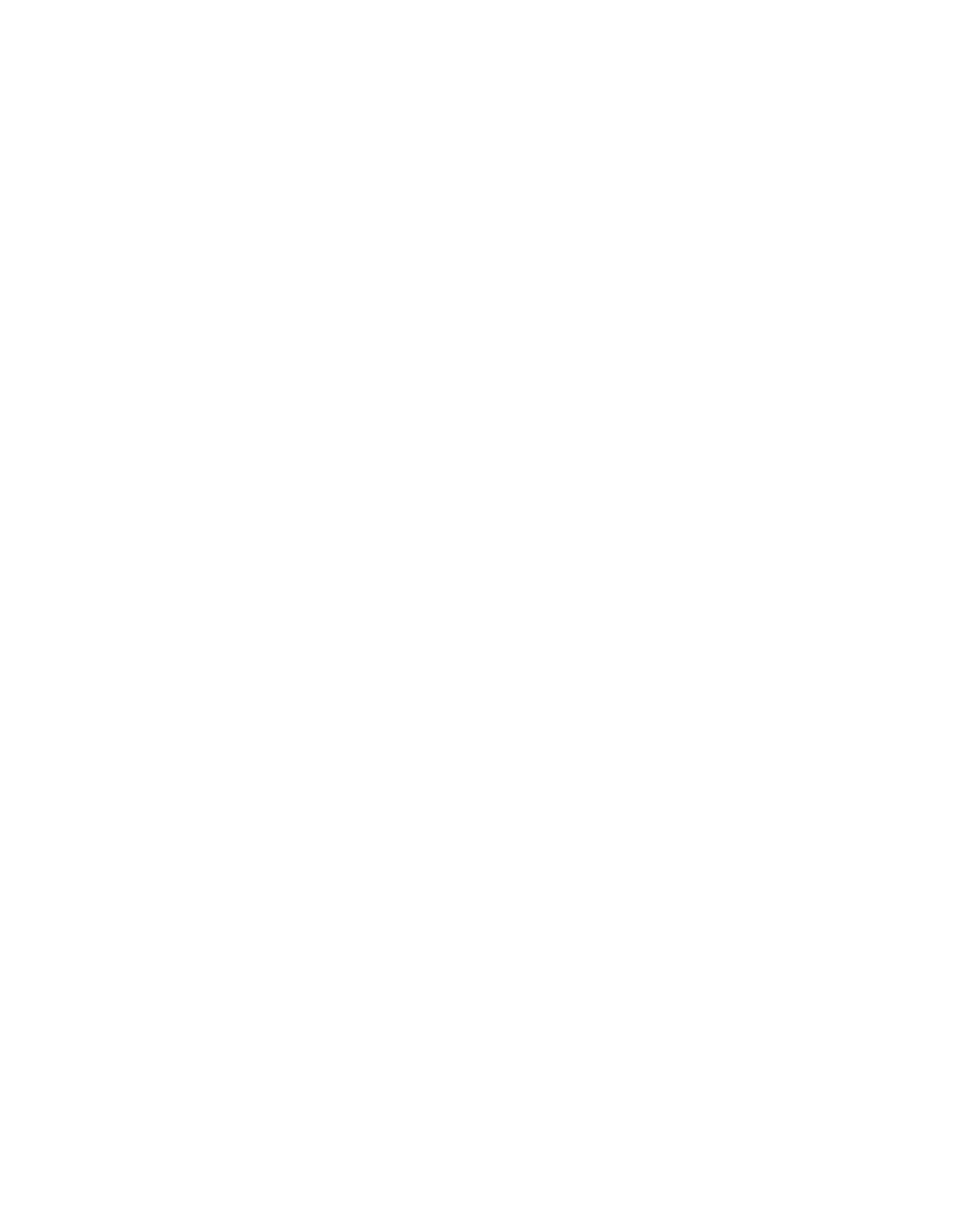

# **INTRODUCTION**

This Quickstart Guide is intended to give you a brief overview of the functionality and features of the Akai APC20 Ableton Controller.

APC20 is designed for performance with Ableton Live. In this manual, you will find instructions on how to connect the APC20 and use its basic features with Ableton Live – Akai Professional APC Edition. APC20 can also be used in "generic mode" as a controller with other virtual DJ applications that use MIDI protocol.

If you already own Ableton Live, make sure to download the latest Ableton Live update for full APC20 support at www.ableton.com/latest versions. We recommend referring to the Ableton manual on the CD as well as the lessons available in the software itself.

### OFTWARE INSTAL**I**

To install the Akai Profesisonal APC Edition of Ableton Live, simply insert the included CD into your computer, then follow the on-screen instructions.

To access the software after installing it, you can find it here:

#### PC: Start Menu ▶ All Programs ▶ Ableton ▶ Live [Version Number]

Mac: **Applications** f **Ableton** f **Live [Version Number]**.

In order for Ableton Live to properly recognize the APC20, however, you must connect the controller before opening the software, and you must set your Preferences accordingly. See the CONNECTION DIAGRAM and SOFTWARE SETUP sections for instructions on how to do this.

# **CONNECTION DIAGRAM**

- 1. Connect APC20 to a power source using the included 12V–2A DC power adapter.
- 2. Connect APC20 to your computer with a standard USB cable (included).
- 3. Turn on APC20.
- 4. Open Ableton Live Akai Professional APC Edition.

*Note: We recommend keeping the APC20 away from devices that can cause electrical interference. If its performance is noticeably affected, move or reposition the APC20 away from the source of interference.* 



### **SOFTWARE SETUP**

After connecting the APC20 (as shown in the CONNECTION DIAGRAM), you will need to configure Ableton Live to recognize it:

- 1. Open Ableton Live Akai Professional APC Edition (*after* connecting and powering on the APC20).
- 2. Go to **Options** f **Preferences** (PC) or **Live** f **Preferences** (Mac).
- 3. Click the **MIDI Sync** tab.
- 4. Select "APC20" as the device for the "Control Surface," "Input" and "Output."
- 5. Under "MIDI Ports," turn all available "Track" and "Remote" settings "On."
- 6. Close the Preferences window.

When you open the software, a panel on the right should display Lessons to help you get started with the Akai Professional APC Edition of Ableton Live. We recommend starting with the "Tour of Live" Lesson. From the first page of this Lesson, there is also a link to a special Lesson called "Using the APC20," which will walk you through all of the APC20's controls in detail.

We recommend referring to the Lessons to further acquaint yourself with the hardware's and software's features so you can take full advantage of them when performing! (If you decide to close this panel for now, you can always access them again from the **Help** menu.)

*Note on MIDI Mapping: We have already mapped APC20's controls to some of Ableton Live's most useful functions, but if you would like to change your MIDI mappings, you can do so by clicking the "MIDI" button in the upper right-hand corner of the software window. From here you can create new mappings as you could with any other controller. Refer to Ableton Live's manual or lessons for more information on how to do this.*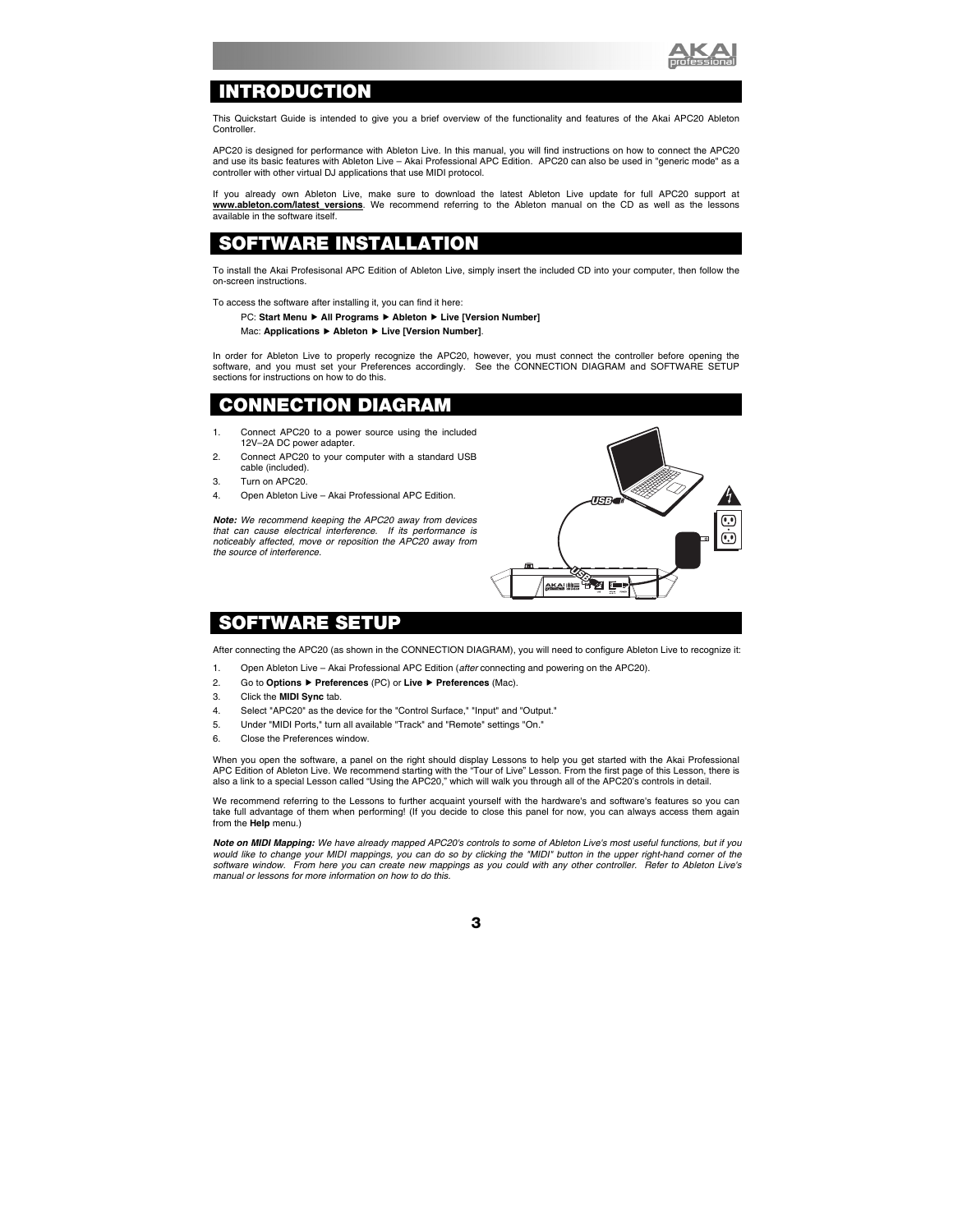

# *<b>OP PANEL OVERVIEW*

#### 1. **CLIP LAUNCH / SESSION OVERVIEW –** While in Clip Launch View (the default), this 8x5 grid of buttons is used to launch clips in Ableton Live. The 8 vertical columns represent 8 tracks in the software while the 5 horizontal rows represent 5 clip slots in each track. In this view, the button LED colors represent the following:

**OFF –** empty

**AMBER –** clip present, not playing

**GREEN –** clip present, playing

**RED –** clip present, recording

When the SHIFT button is held, this grid will change to Session Overview. In this view, each button represents an entire 8x5 grid of clip slots in the software (that is, each button represents a different Clip Launch View). Selecting one will change the Clip Launch View. This allows you to access and use more than the 5 rows and 8 tracks represented by just one Clip Launch View. While in Session Overview, the button LED colors represent the following:

> **OFF –** no clips are present in this 8x5 grid

> **AMBER –** clips are present in this 8x5 grid, which is currently selected

**GREEN –** clips are present in this 8x5 grid, which contains clip slots that are currently playing

**RED –** clip are present in this 8x5 grid, but no clip slots are currently playing

*Examples: If you have 16 tracks with 20 clips in each track, the "first" Clip Launch View will represent Clips 1-5 of Tracks 1-8.* 

*If you hold SHIFT and press the second button in the first row, after releasing SHIFT the Clip Launch View will represent Clips 1-5 of Tracks 9-16.* 

*If you hold SHIFT and press the first button in the second row, after releasing SHIFT the Clip Launch View will represent Clips 6-10 of Tracks 1-8.* 

- 2. **SHIFT**  Holding this button down lets you access extra controller features (printed in amber on the control surface), such as Session Overview or a track available in the NAVIGATION / TRACK SELECTION section. You can change the mode of the TRACK CONTROL FADERS by holding shift and pressing one of the RECORD ARM / FADER MODE buttons.
- 3. **SCENE LAUNCH** These buttons triggers an entire row of clips, called a "scene." All clips in that scene will be triggered, including those not represented in that Clip Launch View.
- 4. **CLIP STOP –** These buttons stops all clips playing in the corresponding track, including those not represented in that Clip Launch View. Hold the SHIFT button and press any CLIP STOP button to stop all clips playing when they reach the end. (This differs from the STOP button, which stops playback immediately.)



*Note: In the software, a red rectangle around an 8x5 grid of clips represents APC20's current Clip Launch View. You can change/shift the Clip Launch View with APC20's controls (e.g. in the Session Overview).* 

*Note: If the current Clip Launch View is "between" two 8x5 grids in the software, both buttons representing those two grids will light.*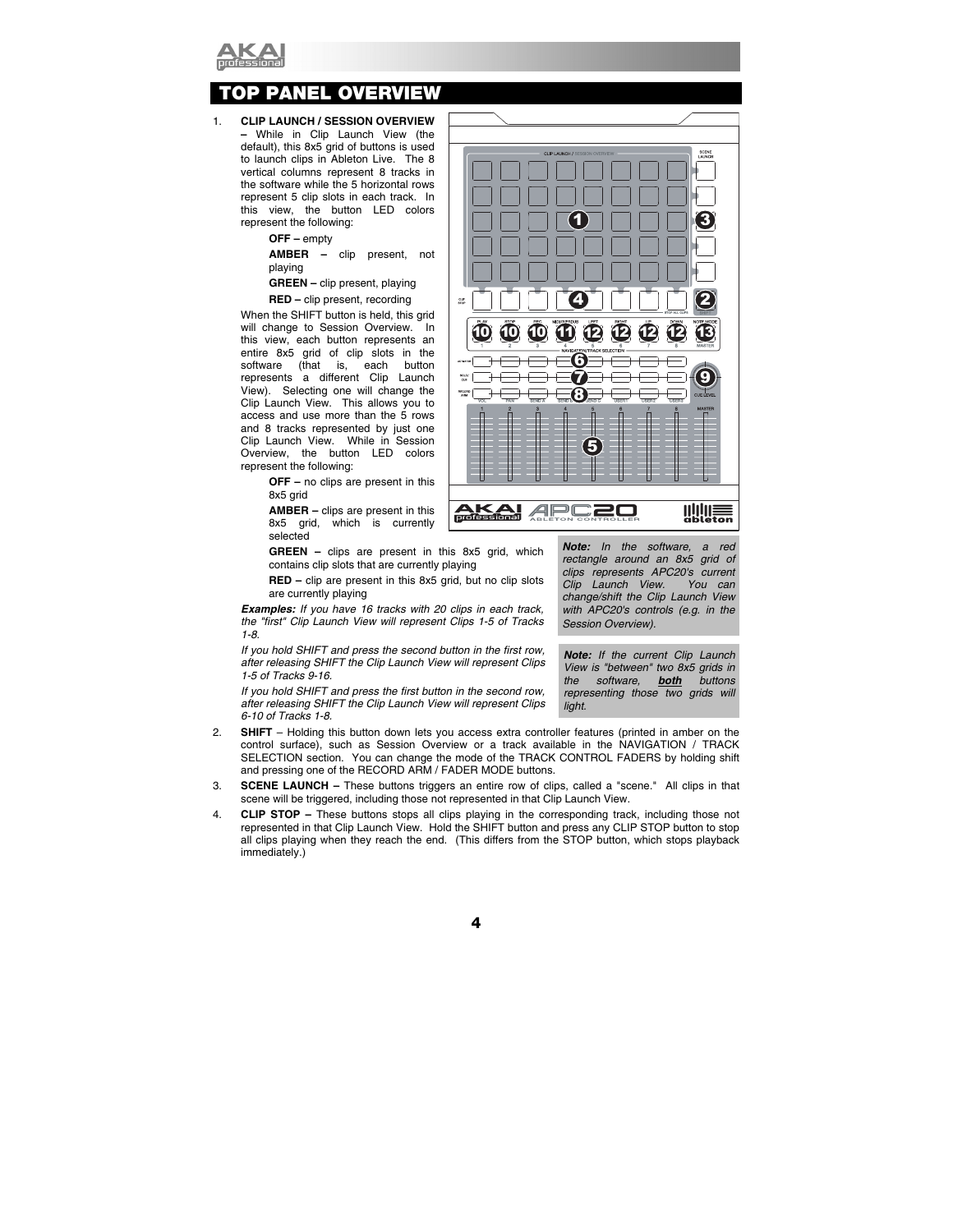

- 5. **TRACK CONTROL FADERS** These faders control the VOL, PAN, SEND1-3 and USER1-3 levels of the current 8 tracks and Master. Select what the faders control by holding SHIFT and pressing the corresponding RECORD ARM / FADER MODE button above them.
- 6. **TRACK ACTIVATORS** When lit, the current corresponding track is active. Pressing a button will mute it (the button will become unlit). Press it again to activate it.
- 7. **SOLO / CUE** Solos the selected track, sending it to the Cue Output. Press it again to un-solo it.
- 8. **RECORD ARM / FADER MODE** Arms the selected track for recording. Press it again to disarm it. Hold down SHIFT and press one of these buttons to select what the TRACK CONTROL FADERS control (e.g., VOL, PAN, SEND1, etc.).
- 9. **CUE LEVEL** Controls the volume sent to the Cue Output and the volume of sample auditioning.

### **NAVIGATION / TRACK SELECTION**

These control specific functions in Ableton Live. When SHIFT is held down, pressing one of these buttons will select a track – 1-8 or MASTER.

- 10. **TRANSPORT CONTROLS** These transport controls PLAY, STOP, and REC represent the same functions in the software.
- 11. **MIDI OVERDUB –** Turns MIDI Overdub on or off.
- 12. **BANK SELECT** These pads move the cursor/selection in Ableton Live by one track (left or right) or by one scene (up or down). Holding SHIFT while pressing this pad will move the selection by 8 tracks (left or right) or by 5 scenes (up or down), effectively changing the Clip Launch View (see #1).

*Note: In the software, a red rectangle around an 8x5 grid of clips represents APC20's current Clip Launch View. You can change/shift the Clip Launch View with APC20's controls (e.g.* SHIFT + BANK SELECT*).* 

13. **NOTE MODE –** Press this button to put the CLIP LAUNCH / SESSION OVERVIEW buttons into Note Mode. In Note Mode, the 8x5 grid will be divided into two equal halves with each button representing a note in Ableton Live's Drum Rack. Moving left-to-right and bottom-to-top within the left half of the grid, the buttons ascend chromatically (C1, C#1, D1, D#1, etc.) from C1 to G2. The right half of the grid ascends similarly from G#2 to D#3.(This is ideal for using with Drum Rack, but it can also be used to play melodic lines with any MIDI device.)

# **REAR PANEL OVERVIEW**

- 1. **POWER ON / OFF** Turns the APC20 on or off.
- 2. **DC POWER ADAPTER INPUT** Plug in the included 12V–2A DC power adapter here.
- **a** 3 2 4 AК professional
- 3. **USB CONNECTION –** Plug a standard USB cable into this outlet and into the USB port of your computer. This connection is used to send and receive MIDI data to and from your computer.
- 4. **POWER ADAPTER RESTRAINT** You can secure a power adapter cord to this restraint to prevent accidental unplugging.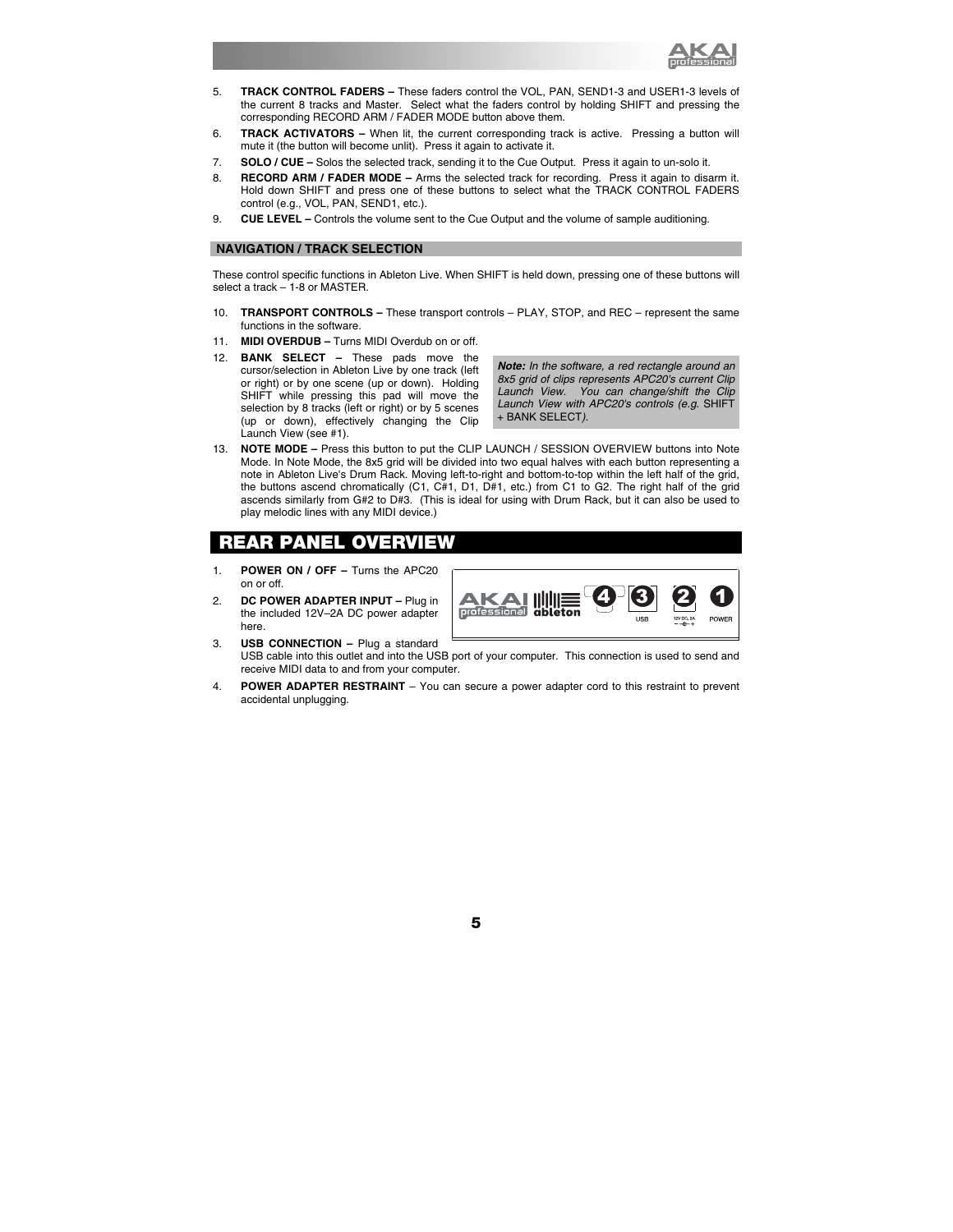

# **INTRODUCCIÓN**

Esta Guía de inicio rápido tiene la finalidad de darle una breve descripción general de la funcionalidad y las características del controlador de Ableton Akai APC20.

El APC20 está diseñado para realizar sesiones con Ableton Live. En este manual, encontrará instrucciones para conectar el APC20 y usar sus características básicas con Ableton Live – Akai Professional APC Edition. El APC20 se puede usar también en "modo genérico" como controlador con otras aplicaciones de DJ virtual que usan el protocolo MIDI.

Si usted ya tiene Ableton Live, debe instalar la edición especial Akai Professional APC que está en el CD de software incluido para aprovechar plenamente las ventajas de la funcionalidad del controlador con el software. Recomendamos consultar el manual de Ableton incluido en el CD, así como las lecciones disponibles en el software mismo.

### **INSTALACIÓN DEL SOFTWARE**

Para instalar la edición Akai Professional APC de Ableton Live, inserte simplemente el CD incluido en su computadora y siga las instrucciones de la pantalla.

Para acceder al software después de instalarlo, puede hallarlo aquí:

PC: Menú Start ▶ All Programs ▶ Ableton ▶ Live [Número de versión] (Menú Inicio > Todos los programas > Ableton > Live [Número de versión])

Mac: **Applications** f **Ableton** f **Live** [Número de versión].

A fin de que Ableton Live reconozca correctamente al APC20, no obstante, debe conectar el controlador antes de abrir el software y configurar las preferencias en consecuencia. Consulte en las secciones DIAGRAMA DE CONEXIÓN y CONFIGURACIÓN DEL SOFTWARE las instrucciones para hacerlo.

# **DIAGRAMA DE CONEXIÓN**

- 1. Conecte el APC20 al suministro eléctrico con el adaptador de potencia de 12 V–2 A CC incluido.
- 2. Conecte el APC20 a su computadora con un cable USB estándar (incluido).
- 3. Encienda el APC20.
- 4. Abra Ableton Live Akai Professional APC Edition.



# **CONFIGURACIÓN DEL SOFTWARE**

Después de conectar el APC20 (como se muestra en el DIAGRAMA DE CONEXIÓN), es necesario que configure Ableton Live para reconocerlo:

- 1. Abra Ableton Live Akai Professional APC Edition (*después* de conectar y alimentar el APC20).
- 2. Vaya a **Options** f **Preferences** (Opciones > Preferencias) (PC) o **Live** f **Preferences** (Mac).
- 3. Haga clic en la pestaña **MIDI Sync** (Sincronismo MIDI).
- 4. Seleccione "APC20" como dispositivo para "Control Surface" (Superficie de control), "Input" (Entrada) y "Output" (Salida).
- 5. Bajo "MIDI Ports" (Puertos MIDI), active todos los parámetros "Track" (Pista) y "Remote" (Remoto) disponibles.
- 6. Cierre la ventana Preferences (Preferencias).

Cuando abre el software, un panel de la derecha debe mostrar información acerca de las lecciones de uso del APC20 con la edición Akai Professional APC de Ableton Live. Recomendamos consultar estas lecciones para conocer mejor las características del hardware y el software a fin de aprovechar plenamente las ventajas de las mismas durante la sesión. (Si decide cerrar este panel por ahora, siempre puede acceder al mismo desde el menú **Help** (Ayuda)).

*Nota sobre las correlaciones MIDI: Ya hemos correlacionado los controles del APC20 con algunas de las funciones más útiles de Ableton Live, pero si desea cambiar sus correlaciones MIDI, puede llevarlo a cabo haciendo clic en el botón "MIDI" de la esquina superior derecha de la ventana del software. Desde aquí puede crear nuevas correlaciones como con cualquier otro controlador. Consulte el manual o las lecciones de Ableton Live para obtener información adicional sobre cómo hacerlo.*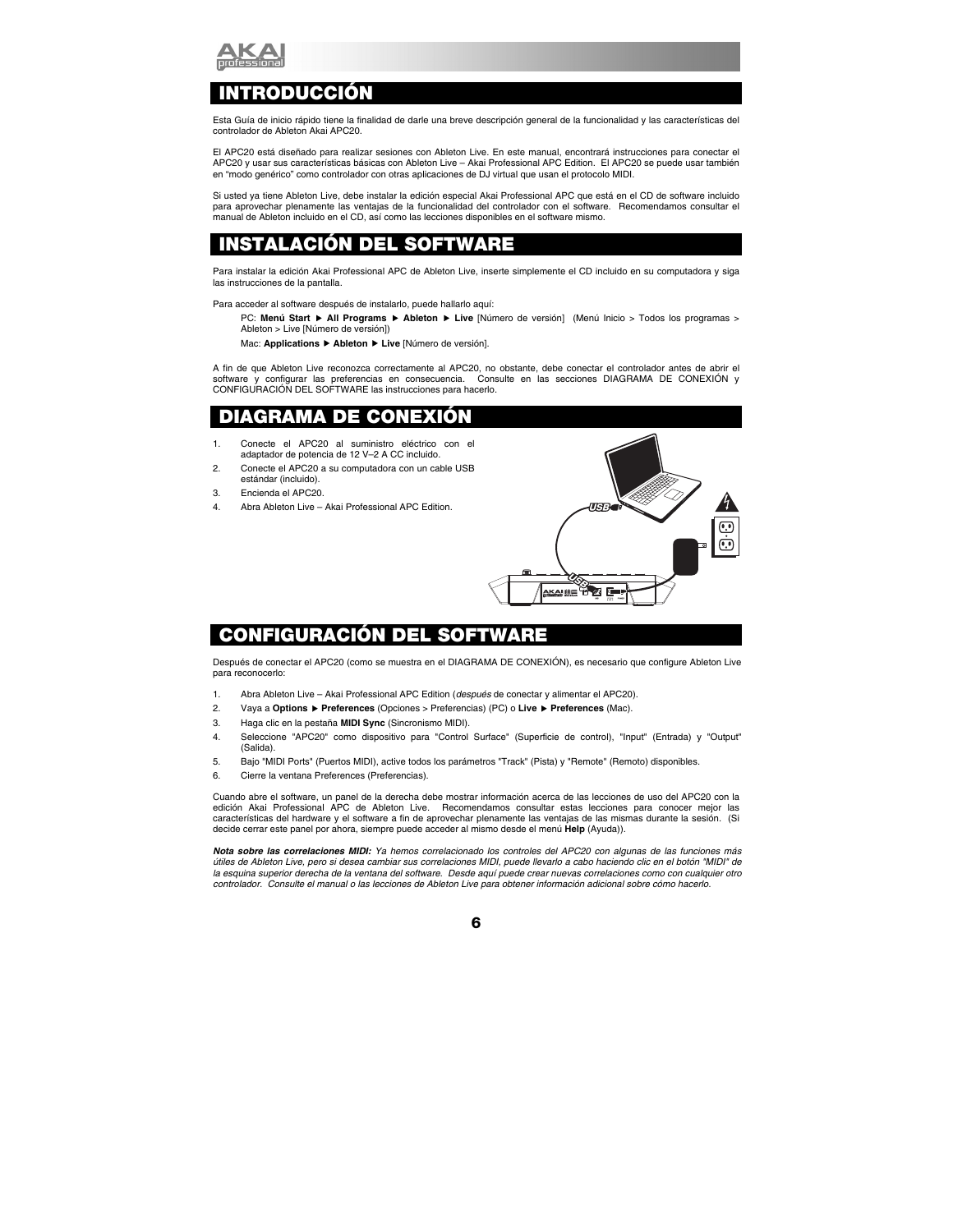

# **ISTA DEL PANEL SUPERIOR**

1. **CLIP LAUNCH / SESSION OVERVIEW**  (Lanzar clips / Vista general de la sesión)<br>- En la vista Clip Launch **–** En la vista Clip Launch (predeterminada), esta grilla de botones de 8x5 se usa para lanzar clips en Ableton Live. Las 8 columnas verticales representan 8 pistas del software, mientras que las 5 filas horizontales representan 5 ranuras de clips en cada pista. En esta vista, los colores de los LED de los botones representan lo siguiente.

**APAGADO –** vacío

**ÁMBAR –** clip presente, sin reproducirse

**VERDE –** clip presente, en reproducción

**ROJO –** clip presente, grabando

Cuando se retiene el botón SHIFT, la grilla cambia a Session Overview. En esta vista, *cada botón* representa una grilla de 8x5 entera de ranuras de clips en el software (es decir, cada botón representa una vista Clip Launch diferente). Al seleccionar una, cambia la<br>vista Clip Launch. Esto le permite vista Clip Launch. acceder y usar más que las 5 filas y las 8 pistas representadas por una sola vista Clip Launch. En la vista Session Overview, los colores de los LED de los botones representan lo siguiente.



**APAGADO –** no hay clips presentes en esta grilla de 8x5

**ÁMBAR –** hay clips presentes en esta grilla de 8x5, que está seleccionada actualmente

**VERDE –** hay clips presentes en esta grilla de 8x5, que contiene las ranuras de clips que se están reproduciendo actualmente

**ROJO –** hay clips presentes en esta grilla de 8x5, pero no se está reproduciendo actualmente ninguna ranura de clip

*Ejemplos: Si tiene 16 pistas con 20 clips en cada una, la "primera" vista Clip Launch representa los Clips 1-5 de las pistas 1-8.* 

*Nota: En el software, un rectángulo rojo alrededor de una grilla de 8x5 de clips representa la vista Clip Launch actual del APC20. Puede cambiar o desplazar la vista Clip Launch con los controles del APC20 (por ej. en la vista Session Overview).*

*Nota: Si la vista Clip Launch actual está "entre" dos grillas de 8x5 en el software, se iluminan los dos botones que las representan.* 

*Si mantiene pulsado SHIFT y pulsa el segundo botón de la primera fila, después de soltar SHIFT la vista Clip Launch representa los Clips 1-5 de las pistas 9-16.* 

*Si mantiene pulsado SHIFT y pulsa el primer botón de la segunda fila, después de soltar SHIFT la vista Clip Launch representa los Clips 6-10 de las pistas 1-8.* 

- 2. **SHIFT**  Manteniendo pulsado este botón puede acceder la características adicionales del controlador (impresas en ámbar en la superficie de control), tales como Session Overview (Vista general de la sesión) o una pista disponible en la sección NAVIGATION / TRACK SELECTION (Navegación / Selección de pistas). Puede cambiar el modo de los TRACK CONTROL FADERS (Faders de control de pista), manteniendo pulsado Shift y pulsando uno de los botones RECORD ARM / FADER MODE (Armado para grabación / Modo de fader).
- 3. **LANZAMIENTO DE ESCENA** Estos botones disparan una fila completa de clips, llamada "escena". Se disparan todos los clips de esa escena, incluidos los que no se representan en esa vista Clip Launch.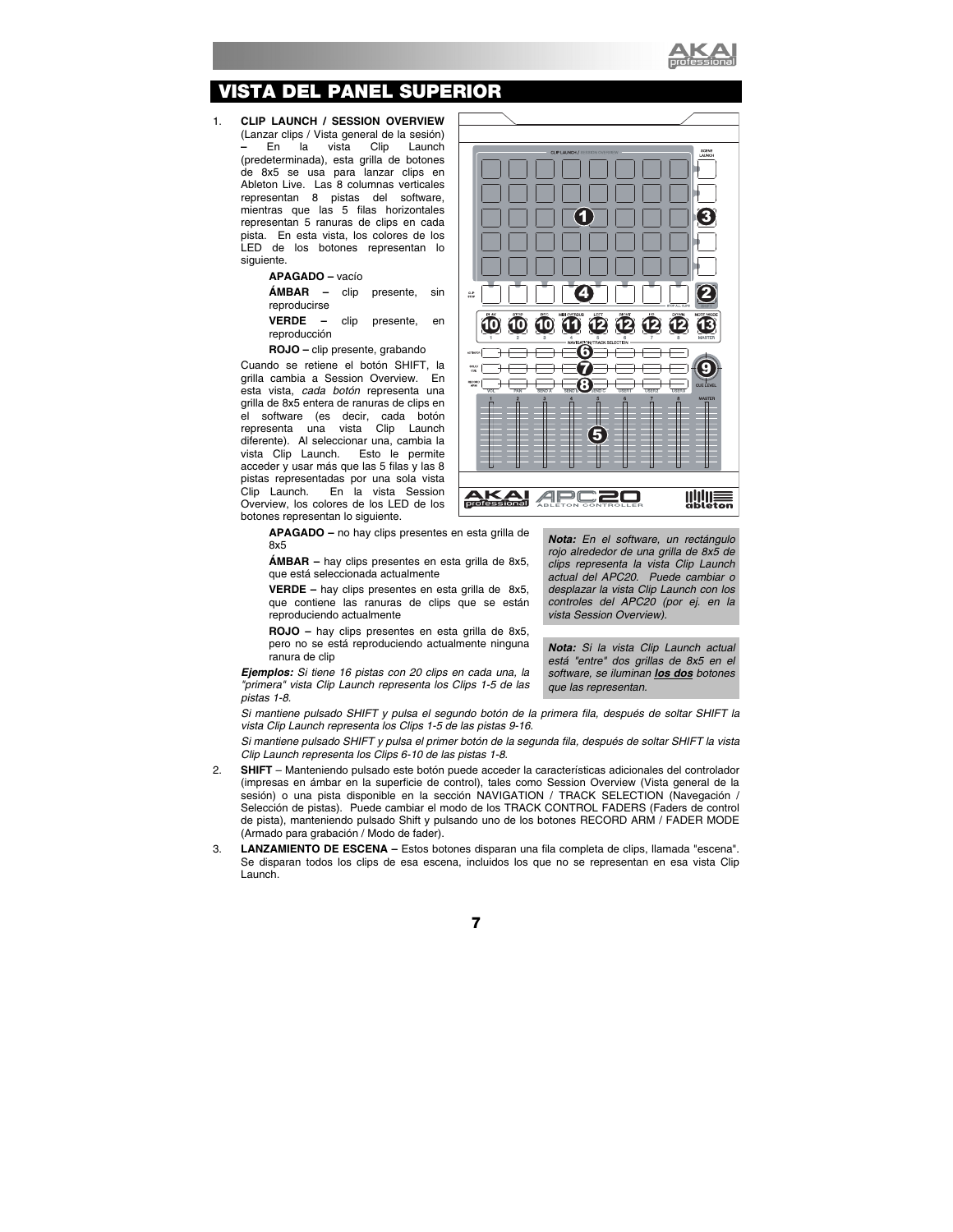

- 4. **CLIP STOP** (Detener clips) **–** Estos botones detienen todos los clips que se reproducen en la pista correspondiente, incluidos los que no se representan en esa vista Clip Launch. Mantenga pulsado el botón SHIFT y pulse cualquier botón CLIP STOP para detener todos los clips que se están reproduciendo cuando lleguen al final. (Este botón difiere del botón STOP, que detiene la reproducción inmediatamente.)
- 5. **TRACK CONTROL FADERS** (Faders de control de pista) Estos faders controlan los niveles VOL, PAN, SEND1-3 y USER1-3 de las 8 pistas y el master actuales. Seleccione lo que controlan los faders manteniendo pulsado SHIFT y pulsando el botón RECORD ARM / FADER MODE correspondiente sobre ellos.
- 6. **ACTIVADOR DE PISTA** Cuando se enciende, la pista correspondiente actual está activa. Al pulsar un botón se silencia (el botón se apaga). Púlselo nuevamente para activarlo.
- 7. **SOLO / CUE** Realiza un solo de la pista seleccionada, enviándola a la salida de cue. Púlselo nuevamente para deshacer el solo.
- 8. **RECORD ARM / FADER MODE** (Armado para grabación / Modo de fader) Arma la pista seleccionada para grabación. Púlselo nuevamente para desarmarla. Mantenga pulsado SHIFT y pulse uno de estos botones para seleccionar lo que controlan los TRACK CONTROL FADERS (por ej. VOL, PAN, SEND1, etc.).
- 9. **NIVEL DE CUE** Controla el volumen enviado a la salida de cue y el de audición de muestras.

### **NAVIGATION / TRACK SELECTION** (NAVEGACIÓN / SELECCIÓN DE PISTA)

Sirven para controlar funciones específicas de Ableton Live Manteniendo pulsado SHIFT, al pulsar uno de estos botones se selecciona una pista – 1 a 8 o MASTER.

- 10. **CONTROLES DE TRANSPORTE–** Estos controles de transporte REPRODUCIR, PARAR y GRABAR – representan las mismas funciones en el software.
- 11. **MIDI OVERDUB** (Sobregrabación MIDI) Activa y desactiva la sobregrabación MIDI.
- 12. **SELECCIÓN DE BANCO** Estos pads mueven el cursor/selección en Ableton Live una pista (a la izquierda o derecha) o una escena (arriba o abajo). Reteniendo SHIFT mientras se pulsa este pad, la selección se mueve 8 pistas (a la izquierda o la derecha) o 5 escenas (arriba o abajo), cambiando efectivamente la vista Clip Launch (consulte el Nº 1).

*Nota: En el software, un rectángulo rojo alrededor de una grilla de 8x5 de clips representa la vista Clip Launch actual del APC20. Puede cambiar o desplazar la vista Clip Launch con los controles del APC20 (por ej. SHIFT + BANK SELECT).*

13. **NOTE MODE** (Modo de notas) **–** Pulse este botón para poner los botones CLIP LAUNCH / SESSION OVERVIEW (Lanzamiento de clip / Vista general de la sesión) en modo de notas. En modo de notas, la grilla 8x5 se divide en dos mitades iguales donde cada botón representa una nota en el Drum Rack de Ableton Live. Al moverse de izquierda a derecha y de abajo arriba en la mitad izquierda de la grilla, los botones ascienden cromáticamente (C1, C#1, D1, D#1, etc.) de C1 a G2 [(Do1, Do sostenido 1, Re1, Re sostenido 1, etc.) desde Do 1 a Sol 2] La mitad derecha de la grilla asciende en forma similar de G#2 to D#3 [Sol sostenido 2 a Re sostenido 3].(Esto es ideal para usar con Drum Rack, pero se puede usar también para tocar líneas melódicas con cualquier dispositivo MIDI.)

# *DEL PANEL TRASERO*

- 1. **ENCENDIDO Y APAGADO** Con este control se enciende y apaga el APC20.
- 2. **ENTRADA DEL ADAPTADOR DE ALIMENTACIÓN DE CC –** Enchufe aquí el adaptador de alimentación de 12 V–2 A CC incluido.



- 3. **CONEXIÓN USB** Enchufe un cable USB estándar en este conector y en el puerto USB de su computadora. Esta conexión se usa para enviar y recibir datos MIDI hacia y desde la computadora.
- 4. **PRESILLA DEL ADAPTADOR DE ALIMENTACIÓN** Puede fijar el cable del adaptador de alimentación a esta presilla para evitar que se desenchufe accidentalmente.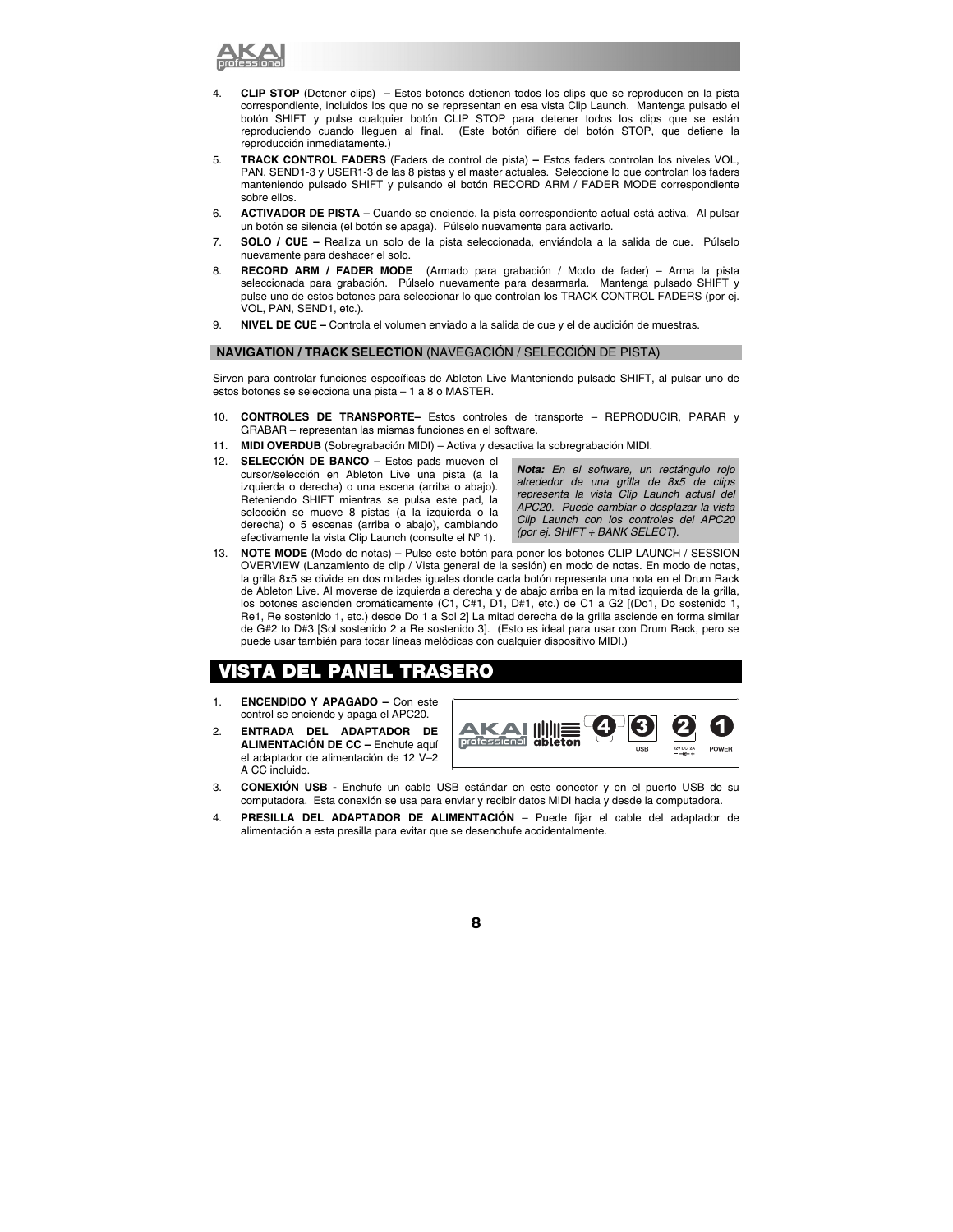

# **INTRODUCTION**

Ce guide d'utilisation simplifié vous propose une vue d'ensemble des fonctions et caractéristiques du contrôleur Ableton APC20 de Akai.

Le APC20 est conçu pour être utilisé avec le logiciel Ableton Live. Vous trouverez dans ce guide les instructions de raccordement pour le APC20 et celles pour utiliser les fonctions de base avec Ableton Live – la version professionnelle pour APC de Akai. Le APC20 peut également servir de contrôleur standard pour d'autres applications DJ qui utilise le protocole MIDI.

Si vous avez déjà Ableton Live, vous devrez quand même installer la version professionnel pour APC de Akai que vous trouverez sur le CD fourni afin de bénéficier de toutes les fonctionnalités du contrôleur. Nous vous recommandons de consulter le guide d'utilisation Ableton que vous trouverez sur le CD, ainsi que les tutoriels incorporés dans le logiciel.

# **INSTALLATION LOGICIEL**

Pour faire l'installation de la version professionnelle d'Ableton Live pour APC de Akai, insérez simplement le CD dans votre ordinateur et suivez les instructions à l'écran.

Une fois installé, vous pouvez accéder au logiciel à partir de :

#### PC : Démarrer ▶ Tous les programmes ▶ Ableton ▶ Live [numéro de la version]

#### Mac : **Applications** f **Ableton** f **Live [numéro de la version]**

Afin que le logiciel Ableton Live puisse reconnaître le APC20, vous devez raccorder le contrôleur avant de lancer le logiciel en plus d'avoir configuré les paramètres correctement. Reportez-vous aux sections SCHÉMA DE CONNEXION et CONFIGURATION LOGICIELLE pour les instructions.

# DE CONNEXION

- 1. Branchez le APC20 à une prise d'alimentation à l'aide du bloc d'alimentation 12  $V - 2$  A CC inclus.
- 2. Branchez le APC20 à un ordinateur à l'aide du câble USB standard (inclus).
- 3. Mettez le APC20 sous tension.
- 4. Lancez la version professionnelle d'Ableton Live pour APC de Akai.



# **CONFIGURATION LOGICIELLE**

Après avoir raccordé le APC20, comme indiqué dans la section SCHÉMA DE CONNEXION, vous devez configurer Ableton Live pour qu'il puisse le reconnaître.

- 1. Lancez la version professionnelle d'Ableton Live pour APC de Akai (*après* avoir branché et mis sous tension le APC20).
- 2. Cliquez sur **Options** f **Preferences** (PC) or **Live** f **Preferences** (Mac).
- 3. Cliquez sur l'onglet « **MIDI Sync** ».
- 4. Sélectionnez « APC20 » comme appareil par défaut pour « Control Surface », « Input » et « Output ».
- 5. Sous « MIDI Ports », activez tous les paramètres « Track » et « Remote ».
- 6. Fermez ensuite la fenêtre « Preference ».

Lorsque vous lancez l'application, un tableau affiche l'information sur les tutoriels concernant le APC20. Nous vous recommandons de les consulter afin de vous familiariser avec les fonctions matérielles et logicielles afin d'en profiter un maximum. (Si vous décidez de fermer le tableau pour le moment, vous pouvez toujours y revenir plus tard à partir du menu Help.)

*Remarque concernant le mappage MIDI : Les commandes du APC20 sont déjà affectées à certaines des fonctions les plus utiles du Ableton Live, cependant, si vous désirez les modifier, il est possible de le faire en cliquant le bouton « MIDI » dans le coin supérieur droit de l'écran. De cet endroit vous pouvez modifier les affections comme pour tout autre contrôleur. Reportezvous au guide d'utilisation du Ableton Live ou aux tutoriels pour de plus amples renseignements.*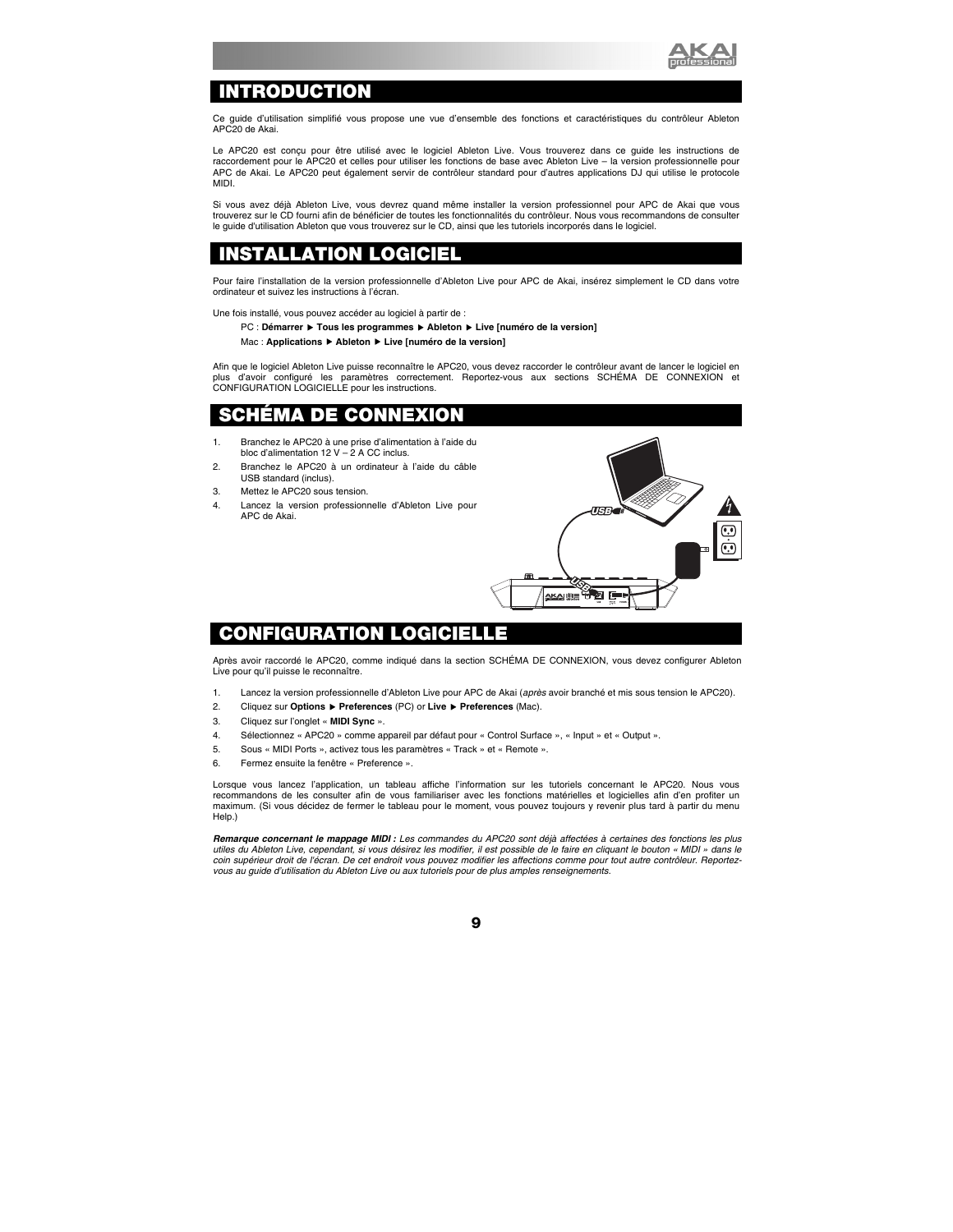

# **CARACTÉRISTIQUES DU PANNEAU SUPÉRIEUR**

1. **CLIP LAUNCH / SESSION OVERVIEW –** En mode d'affichage Clip Launch (par défaut), cette grille de boutons de 8 x 5 permet de lancer des clips à partir de Ableton Live. Les 8 colonnes verticales représentent 8 pistes dans le logiciel, alors que les 5 rangées horizontales représentent 5 emplacements dans chaque piste. Dans ce mode d'affichage, la signification des couleurs des touches DEL est la suivante :

**ÉTEINTE –** vide

**AMBRÉE –** clip présent, mais ne joue pas

**VERTE–** clip présent, en mode lecture

**ROUGE –** clip présent, en mode d'enregistrement

Lorsque la touche SHIFT est maintenue enfoncée, cette grille passe en mode Session Overview (vue d'ensemble de la session). Dans ce mode d'affichage, chaque touche représente une grille 8 x 5 complète d'emplacements pour clips, c. à-d., chaque touche représente un affichage Clip Launch. Lorsqu'une des touches est sélectionnée, l'affichage Clip Launch est modifié. Ceci vous permet d'accéder et d'utiliser plus de 5 rangées et 8 pistes disponibles dans un seul affichage Clip Launch. Dans

le mode d'affichage Session Overview, la signification des couleurs des touches DEL est la suivante :

> **ÉTEINTE –** aucun clip n'est présent dans cette grille de 8 x 5

> **AMBRÉ –** des clips sont présents dans cette grille de 8 x 5 présentement sélectionnée

> **VERTE –** des clips sont présents dans cette grille de 8 x 5 qui contient des emplacements pour clips qui sont présentement en mode de lecture

> **ROUGE –** des clips sont présents dans cette grille de 8 x 5 qui contient des emplacements pour clips qui ne sont pas en mode de lecture



*Remarque : Dans le logiciel, un rectangle rouge autour d'une grille 8 x 5 de clips, représente l'affichage Clip Launch en cours du APC20. Vous pouvez modifier l'affichage Clip Launch à l'aide des commandes du APC20 (p. ex., Session Overview).* 

*Remarque : Si l'affichage Clip Launch en cours est « entre » deux grilles 8 x 5 dans le logiciel, les deux touches représentant ces deux grilles seront allumées.*

*Exemples : Si vous avez 16 pistes contenant 20 clips chacune, le « premier » affichage Clip Launch représente les clips 1 à 5 des pistes 1 à 8.* 

*Si vous maintenez la touche SHIFT enfoncée tout en appuyant sur la deuxième touche de la première*  rangée, l'affichage Clip Launch correspondra aux clips 1 à 5 des pistes 9 à 16 lorsque vous aurez *relâché la touche SHIFT.* 

*Si vous maintenez la touche SHIFT enfoncée tout en appuyant sur la première touche de la deuxième rangée, l'affichage Clip Launch correspondra aux clips 6 à 10 des pistes 1 à 8 lorsque vous aurez relâché la touche SHIFT.* 

2. **SHIFT** – Maintenir cette touche enfoncée vous permet d'accéder aux fonctions supplémentaires du contrôleur (imprimées en orange sur la surface du module), telle qu'à l'affichage Session Overview ou à d'autres pistes disponibles dans la section NAVIGATION / TRACK SELECTION. Vous pouvez modifier le mode des potentiomètres en maintenant la touche SHIFT enfoncée et en appuyant sur une des touches RECORD ARM.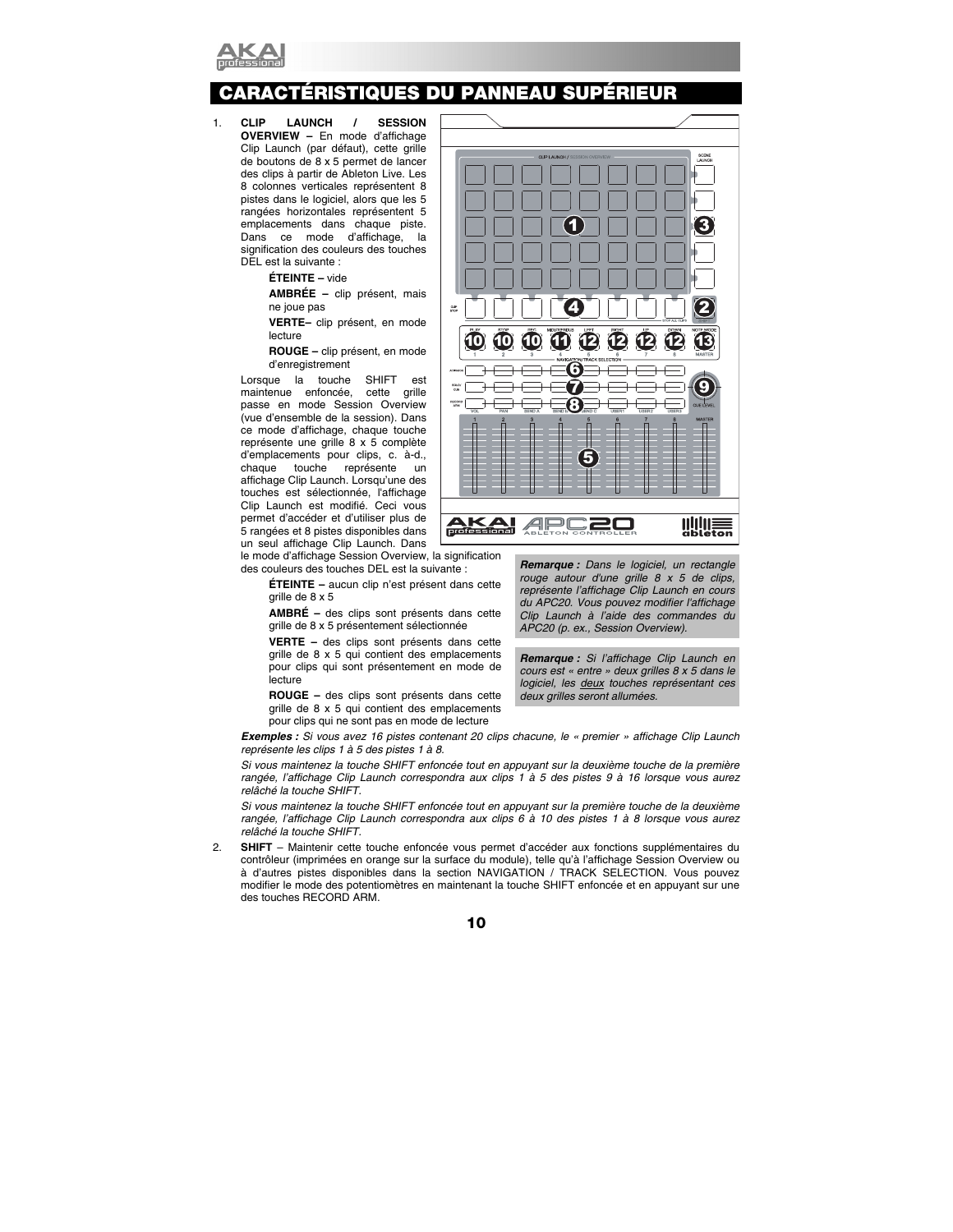

- 3. **SCENE LAUNCH** Ces touches permettent d'activer toute une rangée de clips, appelés une « scène ». Tous les clips dans cette rangée seront lancés, incluant ceux qui ne sont pas représentés dans l'affichage Clip Launch.
- 4. **CLIP STOP –** Ces touches permettent d'arrêter la lecture de tous les clips de la piste correspondante, incluant ceux qui ne sont pas représentés dans l'affichage Clip Launch. Cette touche permet d'arrêter la lecture de tous les clips une fois qu'ils ont été complètement joués, contrairement à la touche STOP qui permet d'arrêter la lecture immédiatement
- 5. **POTENTIOMÈTRES** Ces potentiomètres permettent de commander le volume, le panoramique, le niveau SEND1-3 et USER1-3 des 8 pistes en cours et du Master. Vous pouvez assigner les potentiomètres en maintenant la touche SHIFT et en appuyant sur la touche RECORD ARM correspondante.
- 6. **ACTIVATORS** Lorsqu'une de ces touches est allumée, cela signifie que la piste correspondante est activée. Pour la mettre en sourdine, appuyez sur la touche (la touche devrait s'éteindre). Appuyez de nouveau sur la touche pour la réactiver.
- 7. **SOLO / CUE** Ces touches permettent de mettre une piste en solo, l'acheminant à la sortie de préécoute. Appuyez de nouveau sur la touche pour retirer la piste du mode solo.
- 8. **TOUCHES RECORD ARM** Ces touches permettent de charger la piste sélectionnée pour l'enregistrement. Appuyez de nouveau pour retirer la piste. Maintenez la touche SHIFT enfoncée et appuyez sur une de ces touches afin d'assigner les potentiomètres (p. ex., VOL, PAN, SEND1, etc.).
- 9. **CUE LEVEL** Ce potentiomètre permet de régler le niveau de la sortie de pré-écoute et du volume d'échantillonnage.

### **SECTION NAVIGATION / TRACK SELECTION**

Ces touches permettent de commander des fonctions du Ableton Live. Lorsque la touche SHIFT est enfoncée, ces touches permettent de sélectionner une piste, 1 à 8 ou MASTER.

- 10. **TOUCHES DE DÉFILEMENT** Ces touches de défilement PLAY, STOP et REC correspondent aux mêmes fonctions que celles dans le logiciel.
- 11. **MIDI OVERDUB –** Cette touche permet d'activer ou de désactiver la fonction MIDI Overdub (enregistrement MIDI fractionné).
- 12. **BANK SELECT** Ces touches permettent de déplacer le curseur/sélection dans le Ableton Live une piste à la fois (gauche ou droite) ou par scène (haut ou bas). Maintenir la touche SHIFT enfoncée tout en appuyant sur ces touches permet de déplacer la sélection de 8 pistes (gauche ou droite) ou par scènes (haut ou bas), modifiant l'affichage Clip Launch (voir 1).

*Remarque : Dans le logiciel, un rectangle rouge autour d'une grille 8 x 5 de clips, représente l'affichage Clip Launch en cours du APC20. Vous pouvez modifier l'affichage Clip Launch à l'aide des commandes du APC20 (p. ex., SHIFT +* BANK SELECT*).* 

13. **NOTE MODE –** Cette touche permet de mettre les touches CLIP LAUNCH / SESSION OVERVIEW en Note Mode. En Note Mode, la grille 8x5 est divisée en deux parties égales, chaque touche représentant une note de l'ensemble de sons de batterie de Ableton Live (drum rack). En se déplaçant de gauche à droite et de bas en haut à l'intérieur de la partie gauche de la grille, les touches augmentent chromatiquement (C1, C#1, D1, D#1, etc.) de C1 à G2. Les touches de la partie droite de la grille augmentent chromatiquement de G#2 à D#3. (Ceci permet d'utiliser l'ensemble de sons de batterie (drum rack), mais il peut également être utilisé afin de jouer des phrases mélodiques avec tout appareil MIDI.)

# CARACTÉRISTIQUES DU PANNEAU

- 1. **POWER** Cette touche permet de mettre le APC20 sous et hors tension.
- 2. **ENTRÉE CC** Brancher le câble d'alimentation 12 V – 2 A CC inclus.
- 3. **USB –** Branchez un câble USB standard dans cette entrée et l'autre extrémité



dans le port USB d'un ordinateur. Cette connexion permet d'envoyer et de recevoir des données MIDI depuis et à un ordinateur.

4. **CLIP DE RETENUE –**Utilisez ce clip pour fixer le câble afin de ne pas le débrancher accidentellement.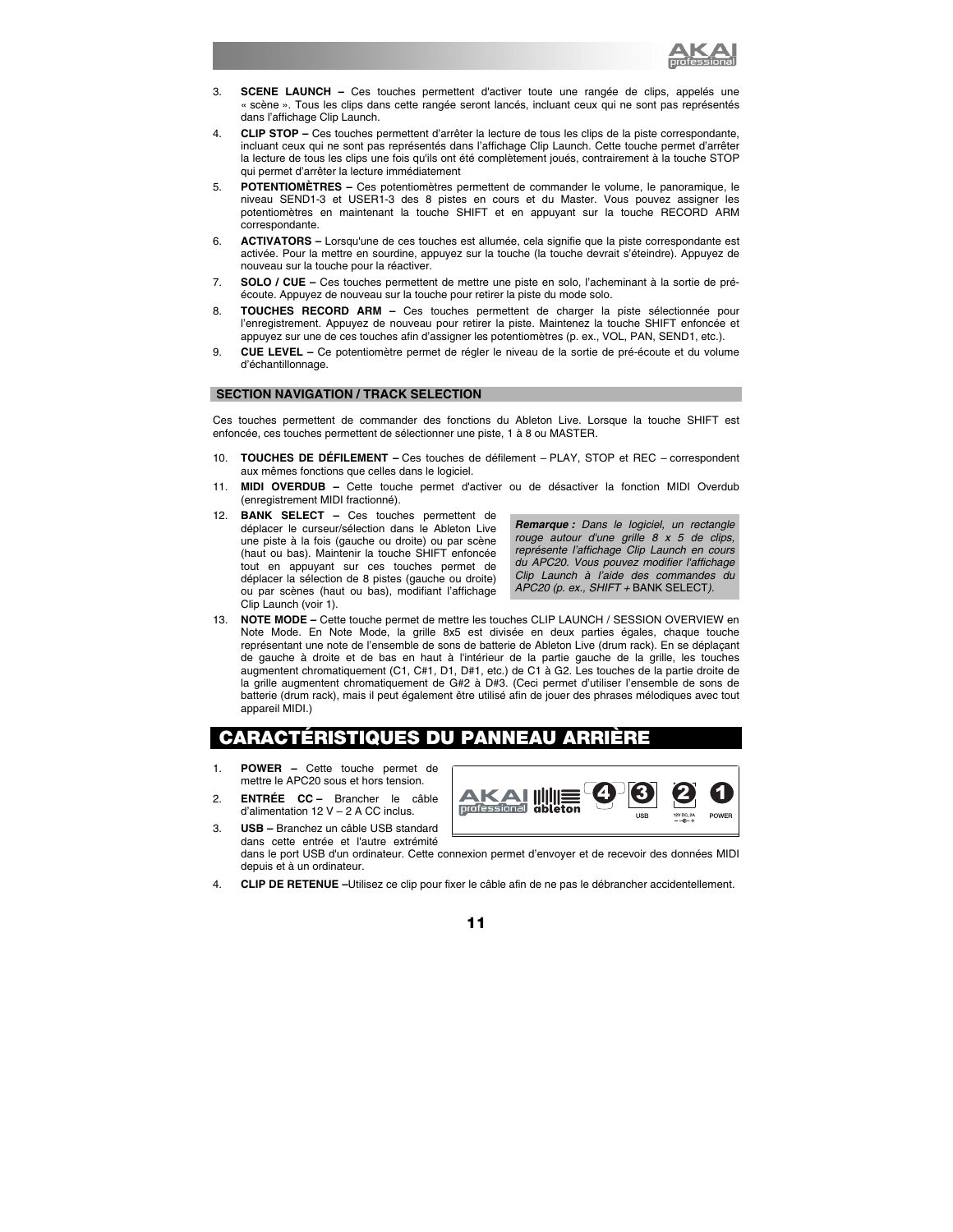

# NFÜHRUNG

Diese Kurzanleitung gibt Ihnen einen kurzen Überblick über die Funktionalität und die Eigenschaften des Akai APC20 Ableton Controllers.

Der APC20 ist für den Einsatz mit Ableton Live entwickelt worden. In dieser Anleitung erfahren Sie, wie Sie den APC20 anschließen und die grundlegenden Funktionen mit Ableton Live – Akai Professional APC Edition verwendet werden. Der APC20 kann auch im "Generic Modus" als Controller mit anderen virtuellen DJ Programmen, die das MIDI Protokoll unterstützen, eingesetzt werden.

Wenn Sie bereits Ableton Live haben, sollten Sie dennoch die Akai Professional APC Edition von der mitgelieferten Software CD installieren, um alle Vorteile der Controllerfunktionalität mit der Software verwenden zu können. Wir empfehlen auch, das Ableton Manual auf der CD zu lesen sowie die verfügbaren Kurse in der Software selbst zu studieren.

# **INSTALLATION DER SOFTWARE**

Zur Installation der Akai Professional APC Edition von Ableton Live legen Sie die mitgelieferte CD in Ihren Computer ein und folgen dann den Bildschirmanweisungen.

Nach der Softwareinstallation können Sie das Programm über diese Pfade starten:

#### PC: Start Menü ▶ Alle Programme ▶ Ableton ▶ Live [Versionsnummer]

#### Mac: **Programme** f **Ableton** f **Live [Versionsnummer]**.

Damit Ableton Live den APC20 korrekt erkennen kann, muss der Controller vor dem Starten der Software an den Computer angeschlossen werden und die Voreinstellungen dementsprechend definiert werden. Beachten Sie dazu bitte die Abschnitte ANSCHLUSSÜBERSICHT und SOFTWARE EINSTELLUNGEN für weitere Informationen dazu.

# **ANSCHLUSSÜBERSICHT**

- 1. Schließen Sie den APC20 mit Hilfe des mitgelieferten 12V– 2A Gleichspannungsnetzteils an eine Steckdose an.
- 2. Verwenden Sie zum Anschluss des APC20 an Ihren Computer das beiliegende Standard USB Kabel.
- 3. Schalten Sie den APC20 ein.
- 4. Öffnen Sie Ableton Live Akai Professional APC Edition.



# **SOFTWARE EINSTELLUNGEN**

Nach dem Anschluss des APC20 (wie in der ANSCHLUSSÜBERSICHT gezeigt), muss Ableton Live so konfiguriert werden, dass der Controller erkannt wird:

- 1. Öffnen Sie Ableton Live Akai Professional APC Edition (*nachdem* Sie den APC20 angeschlossen und eingeschaltet haben).
- 2. Gehen Sie in **Optionen** f **Einstellungen** (PC) oder **Live** f **Einstellungen** (Mac).
- 3. Klicken Sie auf den **MIDI Sync** Tab.
- 4. Wählen Sie den Eintrag "APC20" als Gerät unter "Bedienoberfläche" für "Eingang" und "Ausgang."
- 5. Unter "MIDI Ports," schalten Sie vorhandenen "Track" und "Fernst." Einstellungen auf "An."
- 6. Schließen Sie das Einstellungen Fenster.

Wenn Sie die Software öffnen, sehen Sie auf der rechten Seite Informationen über Kurse zur Verwendung des APC20 mit der Akai Professional APC Edition von Ableton Live. Wir empfehlen, diese Kurse zu lesen, um sich mit den Funktionen und Features der Hardware und Software vertraut zu machen, damit Sie alle Funktionen gewinnbringend die der Performance einsetzen zu können! (Falls Sie dieses Panel zunächst einmal schließen möchten, können Sie es später über das **Hilfe Menü**  wieder aufrufen.)

*Hinweis zum MIDI Mapping: Wir haben die Bedienelemente des APC20 bereits zu einigen der am häufigsten verwendeten Funktionen von Ableton Live zugewiesen. Wenn Sie jedoch diese Zuweisungen ändern möchten, klicken Sie auf die "MIDI" Taste in der oberen rechten Ecke des Software Fensters. Hier können Sie neue Zuweisungen erzeugen, wie dies auch mit jedem anderen Controller möglich ist. Lesen Sie bitte das Ableton Live Manual oder beachten Sie die Kurse in Ableton Live, um hierüber weitere Informationen zu erhalten.*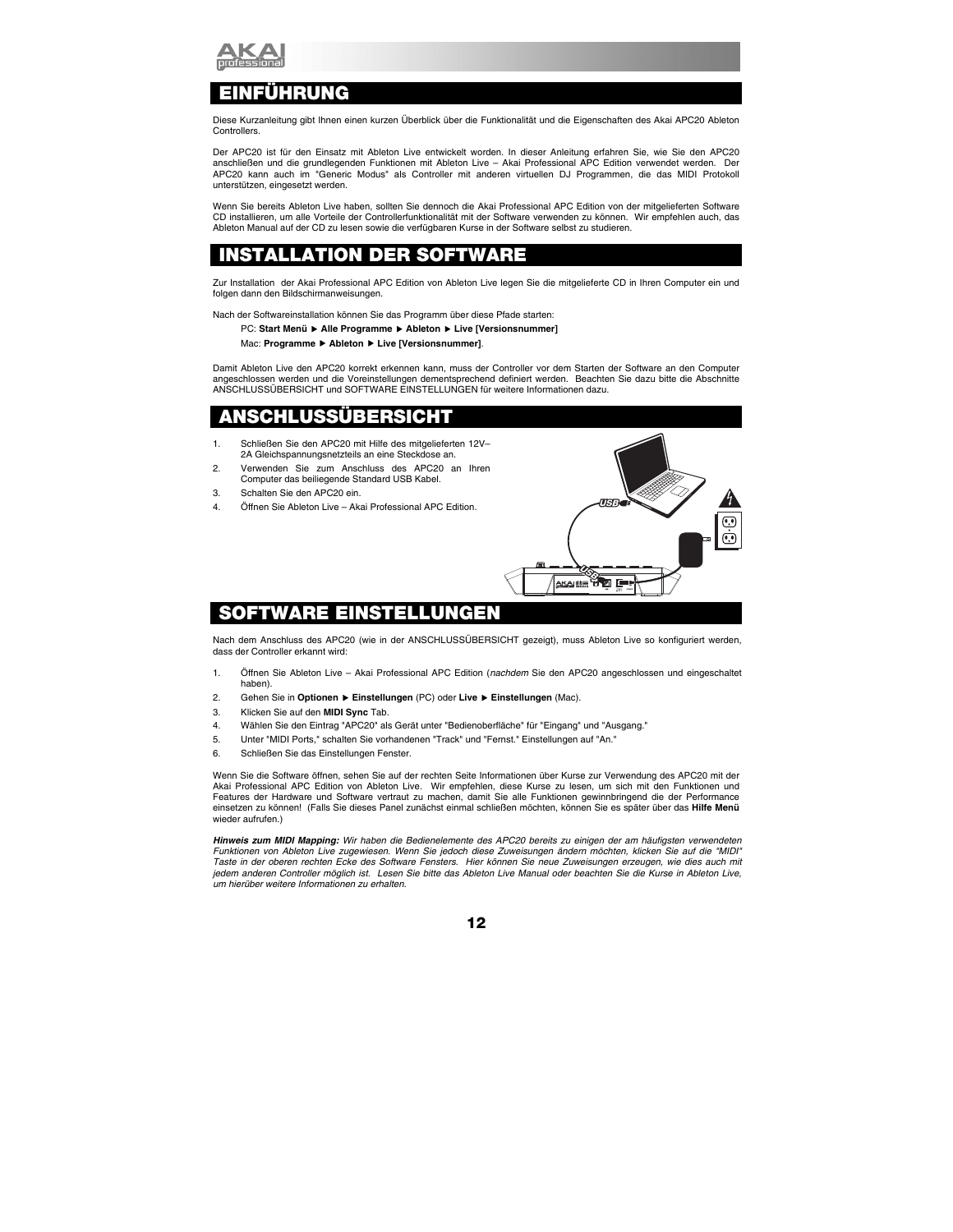

# BERBLICK ÜBER DIE OBERSEIT

1. **CLIP LAUNCH / SESSION OVERVIEW –** Im Clip Launch View (Standardeinstellung), wird dieses 8x5 Button Grid zum Starten von Clips in<br>Ableton Live verwendet. Die acht Ableton Live verwendet. vertikalen 8 Spalten stehen für 8 Tracks in der Software, während die 5 horizontalen Zeilen 5 Clip Slots jedes Tracks repräsentieren. In dieser Ansicht haben die Farben der Button LEDs folgende Bedeutung:

> **OFF –** leer **AMBER –** Clip geladen, spielt aber nicht

**GREEN –** Clip geladen, wird abgespielt

**RED –** Clip geladen, Aufnahme

Wenn der SHIFT Button gehalten wird, ändert sich die Darstellung zum Session Overview. In diesem Modus stellt *jeder Button* einen gesamten 8x5 Grid von Clip Slots in der Software dar (das bedeutet, jeder Button ruft einen andern Clip Launch View auf). Die Auswahl eines Buttons ändert den Clip Launch View. Dadurch können Sie auf mehr als 5 Reihen und 8 Tracks, die in einem Clip Launch View zur Verfügung stehen, zugreifen und diese verwenden. Im Session Overview Modus haben die Farben der Button LED folgende Bedeutung:

> **OFF –** es sind im 8x5 Grid keine Clips geladen

**AMBER –** Clips sind im 8x5 Grid, der gerade gewählt ist, vorhanden

**GREEN –** Clips sind in diesem 8x5 vorhanden und es werden Clip Slots gegenwärtig wiedergegeben

**RED –** Clips sind in diesem 8x5 Grid, es werden aber gerade keine Clip Slots abgespielt

*Beispiele: Falls Sie 16 Tracks mit 20 Clips pro Track haben, repräsentiert der "erste" Clip Launch View die Clips 1-5 der Tracks 1-8.* 

*Wenn Sie SHIFT gedrückt halten und dann den zweiten Button in der ersten Reihe drücken, werden nach dem Loslassen des SHIFT Buttons die Clips 1-5 der Tracks 9-16 im Clip Launch View dargestellt.* 

*Falls Sie SHIFT gedrückt halten und den ersten Button in der zweiten Reihe drücken, werden nach dem Loslassen des SHIFT Buttons im Clip Launch View die Clips 6-10 der Tracks 1-8 repräsentiert.* 

- 2. **SHIFT**  Wird diese Taste gehalten, können auf zusätzliche Funktionen des Steuergeräts, z. B. Session-Übersicht oder ob ein Track in der Sektion NAVIGATION / TRACKAUSWAHL vorhanden ist, zugegriffen werden (diese sind in oranger Farbe auf der Oberfläche aufgedruckt). Der Modus der TRACK KONTROLLFADER kann durch Festhalten der Shift-Taste und Drücken einer der RECORD ARM / FADER MODUS Tasten geändert werden.
- 3. **SCENE LAUNCH** Diese Buttons triggern eine gesamte Reihe von Clips, was sich "Scene" nennt. Alle Clips in dieser Scene werden getriggert, inklusive denen, die nicht diesem Clip Launch View dargestellt werden.

|                              | <b>CLIP LAUNCH / SESSION OVERVIEW</b>                                                                            | SCENE<br>LAUNCH                   |
|------------------------------|------------------------------------------------------------------------------------------------------------------|-----------------------------------|
|                              |                                                                                                                  |                                   |
|                              |                                                                                                                  |                                   |
|                              |                                                                                                                  |                                   |
|                              | $\overline{\mathbf{1}}$                                                                                          | 3                                 |
|                              |                                                                                                                  |                                   |
|                              |                                                                                                                  |                                   |
|                              |                                                                                                                  |                                   |
| $\alpha$ .                   | 4                                                                                                                |                                   |
| stop                         |                                                                                                                  | STOP ALL CLIPS                    |
| Œ<br>$\overline{\mathbf{0}}$ | $\overline{\mathbf{0}}$<br><b>BIGHT</b><br>$\overline{\mathbf{0}}$<br>LEFT<br>凹<br>12<br>12                      | <b>DOMN</b><br>NOT<br><b>KODE</b> |
| $\mathfrak{p}$               | $\overline{4}$<br>$\overline{\overline{\overline{3}}}$<br>6<br>$\overline{5}$<br>7<br>NAVIGATION/TRACK SELECTION | 8<br>MASTER                       |
| латуится                     |                                                                                                                  |                                   |
| SOLO<br>cut                  |                                                                                                                  |                                   |
| RECORD<br>ARM<br>VOL<br>PAN  | $\ddot{\bullet}$<br>SEND A<br>SEND <b>b</b><br><b>SEND C</b><br>USER1<br>USER <sub>2</sub>                       | <b>CUE LEVEL</b><br><b>USER3</b>  |
| 1<br>$\overline{2}$          | 3<br>5<br>$\overline{a}$<br>6<br>7<br>г                                                                          | <b>MASTER</b><br>8                |
|                              |                                                                                                                  |                                   |
|                              |                                                                                                                  |                                   |
|                              |                                                                                                                  |                                   |
|                              | Ш                                                                                                                |                                   |
| ≏                            |                                                                                                                  |                                   |
| professional                 | il li<br>r<br>ay.<br>ABLETON CONTROLLER                                                                          | ableton                           |

*Hinweis: In der Software wird der gegenwärtige Clip Launch View der APC20 durch ein rotes Viereck um ein 8x5 großes Clipsegment repräsentiert. Sie können den Clip Launch View mit den Bedienelementen des APC20 (z.B. im Session Overview) ändern oder verschieben.* 

*Hinweis: Falls sich der gegenwärtige Clip Launch View "zwischen" zwei 8x5 Grids in der Software befindet, leuchten beide Buttons, die diese bedien Grids repräsentieren.*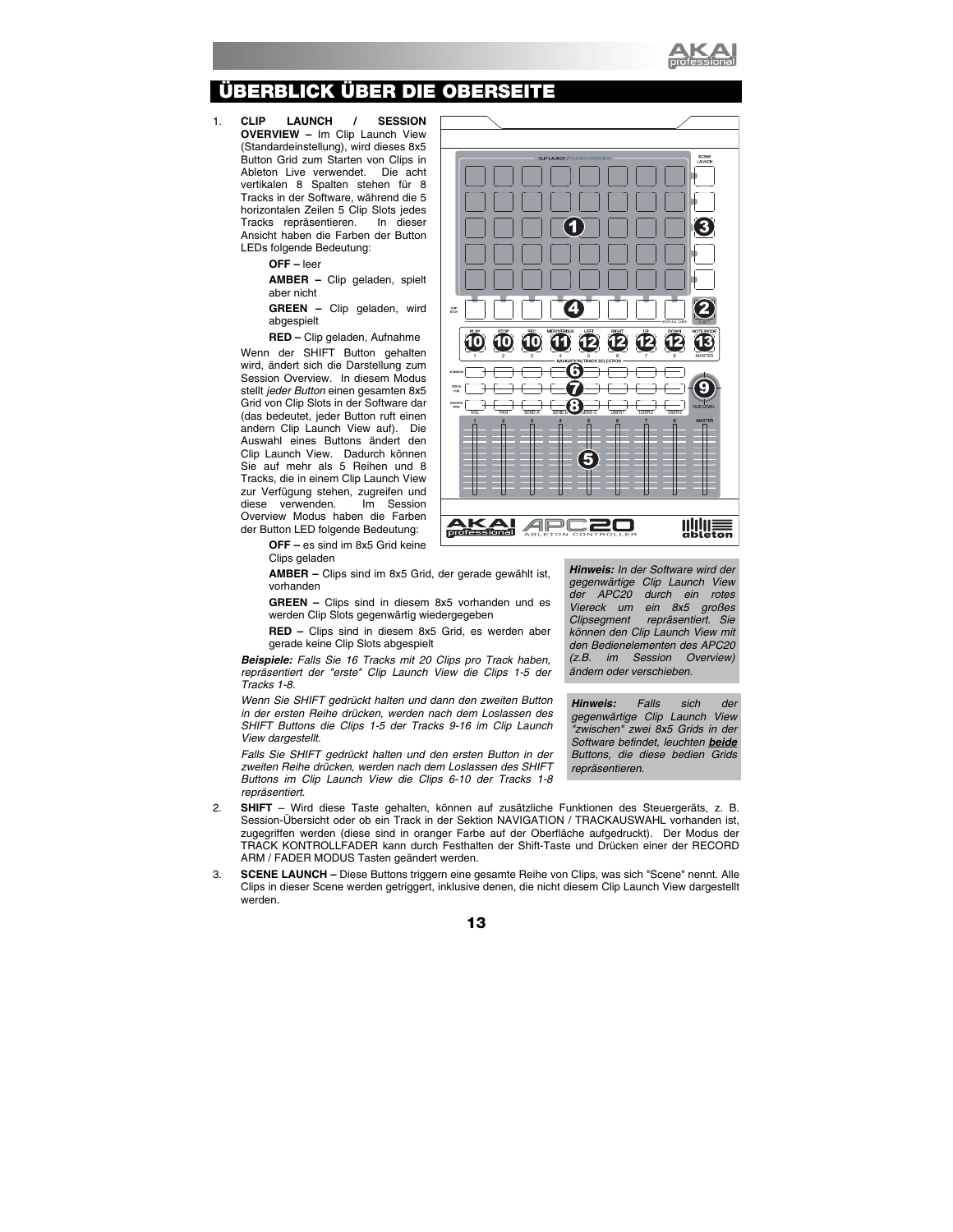

- 4. **CLIP STOP –** Mit diesen Tasten kann das Abspielen jeglicher Clips im entsprechenden Track unterbunden werden, auch jener, die nicht in der jeweiligen Clip-Launch-Anzeige aufgeführt werden. SHIFT-Taste und eine CLIP STOP Taste drücken, um das erneute Abspielen aller Clips, sobald diese ihr Ende erreichen, zu stoppen. (Dies ist eine andere Funktion als die der STOP-Taste, die die Wiedergabe sofort anhält.)
- 5. **TRACK KONTROLLFADER** Diese Fader dienen zur Steuerung der Pegel VOL, PAN, SEND1-3 und USER1-3 der augenblicklich geladenen 8 Tracks und des Master. Durch Drücken der SHIFT-Taste und eine der entsprechenden, darüber befindlichen RECORD ARM / FADERMODUS Tasten kann ausgewählt werden, welche Pegel die Fader steuern.
- 6. **TRACK ACTIVATORS** Der gegenwärtig dazugehörige Track ist aktiv, falls der Button leuchtet. Drücken Sie einen Button, um den dazugehörigen Track stummzuschalten (die Beleuchtung des Buttons verlischt). Drücken Sie zum Aktivieren den Button noch einmal.
- 7. **SOLO / CUE** Schaltet den gewählten Track Solo und sendet sein Signal zum Cue Ausgang. Drücken Sie den Button noch einmal, um den Track Solo Modus zu deaktivieren.
- 8. **RECORD ARM / FADERMODUS** Aktiviert das ausgewählte Musikstück zur Aufnahme. Erneut drücken, um es wieder zu deaktivieren. SHIFT-Taste drücken und eine dieser Tasten drücken, um auszuwählen, welche Funktionen die TRACK KONTROLLFADER steuern (z.B. VOL, PAN, SEND1, usw.).
- 9. **CUE LEVEL** Steuert die Lautstärke, die zum Cue Ausgang und die Lautstärke des Sample Vorhörens.

### **NAVIGATION / TRACKAUSWAHL**

Diese Tasten dienen zur Steuerung bestimmter Funktionen für Ableton Live. Wird die SHIFT-Taste heruntergehalten, kann mit Drücken einer dieser Tasten ein Musikstück ausgewählt werden – 1-8 oder MASTER.

- 10. **TRANSPORTTASTEN** Diese Transporttasten PLAY, STOP und REC führen dieselben Funktionen wie die Transportsteuerungen der Software aus.
- 11. **MIDI OVERDUB –** Schaltet MIDI Overdub an oder aus.
- 12. **BANK SELECT** Diese Pads bewegen den Cursor oder die Auswahl in Ableton Live um einen Track (links oder rechts) bzw. um eines Scene (auf oder ab). Falls Sie dabei die SHIFT Taste gedrückt halten, bewegen Sie die Auswahl um 8 Tracks (links oder rechts) bzw. um 5 Scenes (auf oder ab), wodurch der Clip Launch View (siehe #1) geändert wird.

*Hinweis: In der Software wird der gegenwärtige Clip Launch View der APC20 durch ein rotes Viereck um ein 8x5 großes Clipsegment repräsentiert. Sie können den Clip Launch View mit den Bedienelementen des APC20 (z.B. im Session Overview) ändern oder verschieben.* 

13. **NOTENMODUS –** Durch Drücken dieser Taste können die Tasten CLIP LAUNCH / SESSION ÜBERSICHT in den Notenmodus übernommen werden. Im Notenmodus, wird das 8x5 Raster in zwei gleichgrosse Hälften unterteilt, wobei jede Taste eine Note auf dem Ableton Live Drum Rack darstellt. Von links nach rechts und unten nach oben auf der linken Seite des Rasters sind die Tasten von C1 bis G2 chromatisch in aufsteigender Reihenfolge angeordnet (C1, C#1, D1, D#1, usw.). Die rechte Hälfte des Rasters hat, beginnend von G#2 bis D#3, die gleiche Einteilung.(Dies ist zur Verwendung mit dem Drum Rack ideal, kann aber auch zum Spielen melodischer Reihen mit einem jeglichen MIDI-Gerät verwendet werden.)

# **ÜBERSICHT ÜBER DIE RÜCKSEITE**

- 1. **POWER ON / OFF** Schaltet den APC20 ein oder aus.
- 2. **DC POWER ADAPTER ANSCHLUSS**  Schließen Sie hier das mitgelieferte 12V–2A Netzteil (DC) an.



- 3. **USB ANSCHLUSS –** Verbinden Sie den APC20 mit einem normalen USB Kabel mit einem USB Port Ihres Computers. Diese Kabelverbindung wird zur Übertragung von MIDI Daten von und zu Ihrem Computer benötigt.
- 4. **KABELSICHERUNG**  Um das Netzkabel vor dem versehentlichen Herausrutschen zu schützen, können Sie es hier befestigen.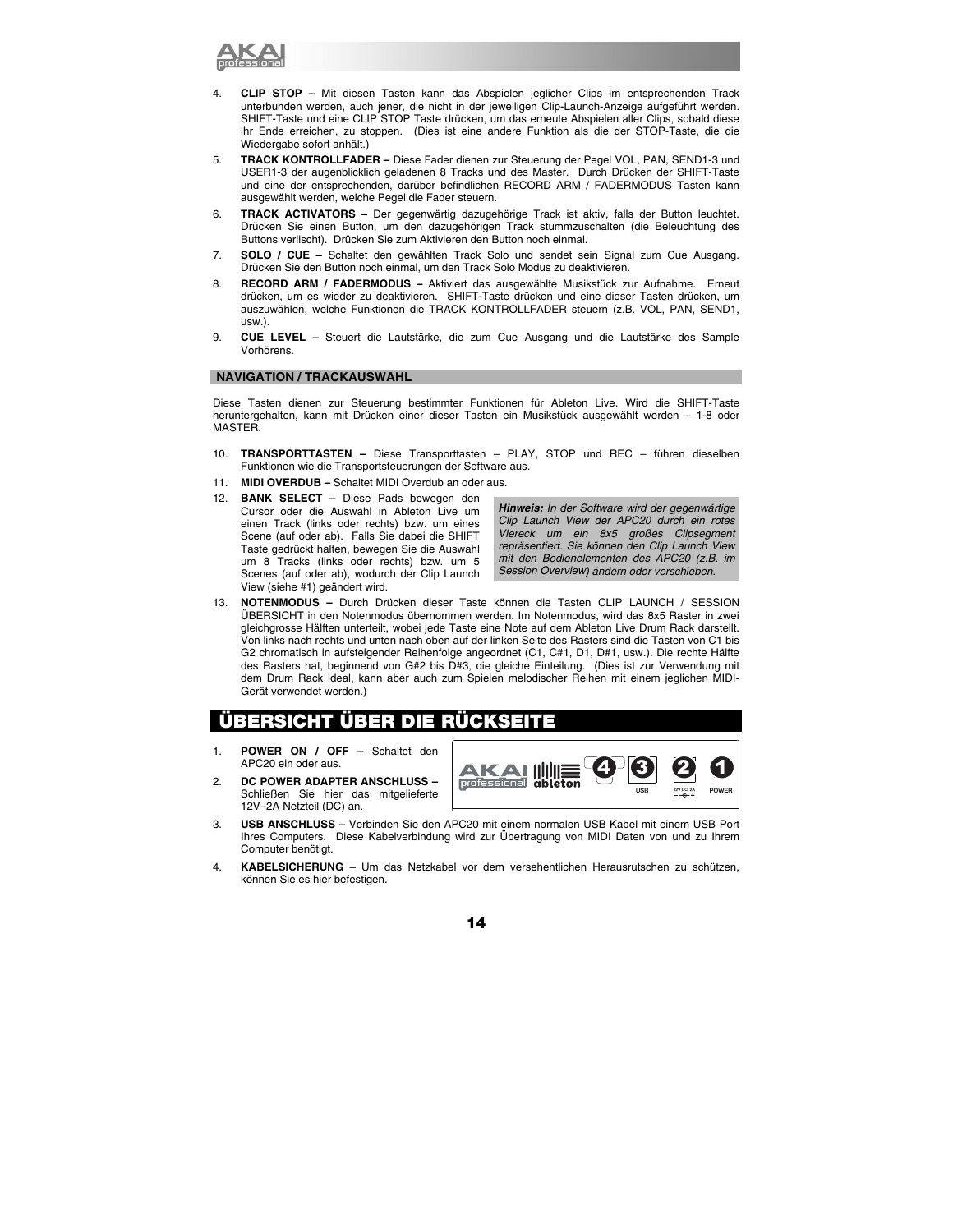

## **INTRODUZIONE**

Questa guida rapida di utilizzo è intesa a fornire una breve panoramica sulle funzioni e caratteristiche del Controller Akai APC20 Ableton.

L'APC20 è stato concepito per essere utilizzato con Ableton Live. Nel presente manuale troverete le istruzioni su come collegare l'APC20 e utilizzare le sue funzioni principali con l'Ableton Live – Akai Professional APC Edition. L'APC20 può anche essere utilizzato in "modalità generica" come controller con altre applicazioni da DJ virtuale che si servono del protocollo MIDI.

Se si dispone già l'Ableton Live, dovreste installare l'edizione speciali Akai Professional APC Edition inclusa nell'allegato CD recante il software in modo da poter sfruttare appieno tutte le funzioni del controller con il software. Fare riferimento al manuale Ableton presente sul CD oltre alle lezioni disponibili nel software stesso.

# **INSTALLAZIONE DEL SOFTWARE**

Per installare l'Akai Profesisonal APC Edition di Ableton Live, inserire il CD in dotazione nel computer, quindi seguire le istruzioni su schermo.

Per accedere al software dopo averlo installato, procedere come segue:

PC: Start ▶ Tutti i programmi ▶ Ableton ▶ Live [numero di versione]

Mac: **Applicazioni** f **Ableton** f **Live [numero di versione]**.

Tuttavia, affinché l'Ableton Live riconosca adeguatamente l'APC20, è necessario collegare il controller prima di aprire il software e configurare le opzioni di conseguenza. Si vedano i paragrafi SCHEMA DEI COLLEGAMENTI e CONFIGURAZIONE DEL SOFTWARE per istruzioni su come procedere.

# **SCHEMA DEI COLLEGAMENTI**

- 1. Collegare l'APC20 ad una fonte di alimentazione servendosi dell'adattatore di alimentazione 12V–2A CC in dotazione.
- 2. Collegare l'APC20 al computer servendosi di un cavo USB standard (in dotazione).
- 3. Accendere l'APC20.
- 4. Aprire l'Ableton Live Akai Professional APC Edition.



# **CONFIGURAZIONE DEL SO**

Dopo aver collegato l'APC20 (come illustrato nello SCHEMA DEI COLLEGAMENTI), sarà necessario configurare l'Ableton Live in modo che lo riconosca:

- 1. Lanciare Ableton Live Akai Professional APC Edition (*dopo* aver collegato e acceso l'APC20).
- 2. Recarsi su **Opzioni** f **Preferiti** (PC) o **Live** f **Preferiti** (Mac).
- 3. Cliccare sulla scheda **MIDI Sync**.
- 4. Selezionare "APC20" come dispositivo per "Superficie di controllo", "Ingresso" e "Uscita".
- 5. In corrispondenza di "Porte MIDI" attivare tutte le configurazioni "Traccia" (track) e "A distanza" (remote) disponibili ("On").
- 6. Chiudere la finestra Preferiti.

Quando si lancia il software, un pannello sulla destra dovrebbe mostrare informazioni circa le lezioni sull'uso dell'APC20 con l'Akai Professional APC Edition di Ableton Live. Si raccomanda di fare riferimento a tali lezioni per prendere visione delle funzioni hardware e software in modo da poterle sfruttare appieno durante le esibizioni! (Se si decide di chiudere temporaneamente questo pannello, è sempre possibile accedervi nuovamente dal menu **Help**.)

*Nota sulla mappatura MIDI: abbiamo già mappato i comandi dell'APC20 per alcune delle funzioni più utili di Ableton Live, ma se si desidera modificare le mappature MIDI è possibile farlo cliccando il pulsante "MIDI" posto nell'angolo superiore destro della finestra del software. Da qui è possibile creare nuove mappature come con qualsiasi altro controller. Fare riferimento al manuale di Ableton Live o alle lezioni per maggiori informazioni su come procedere.*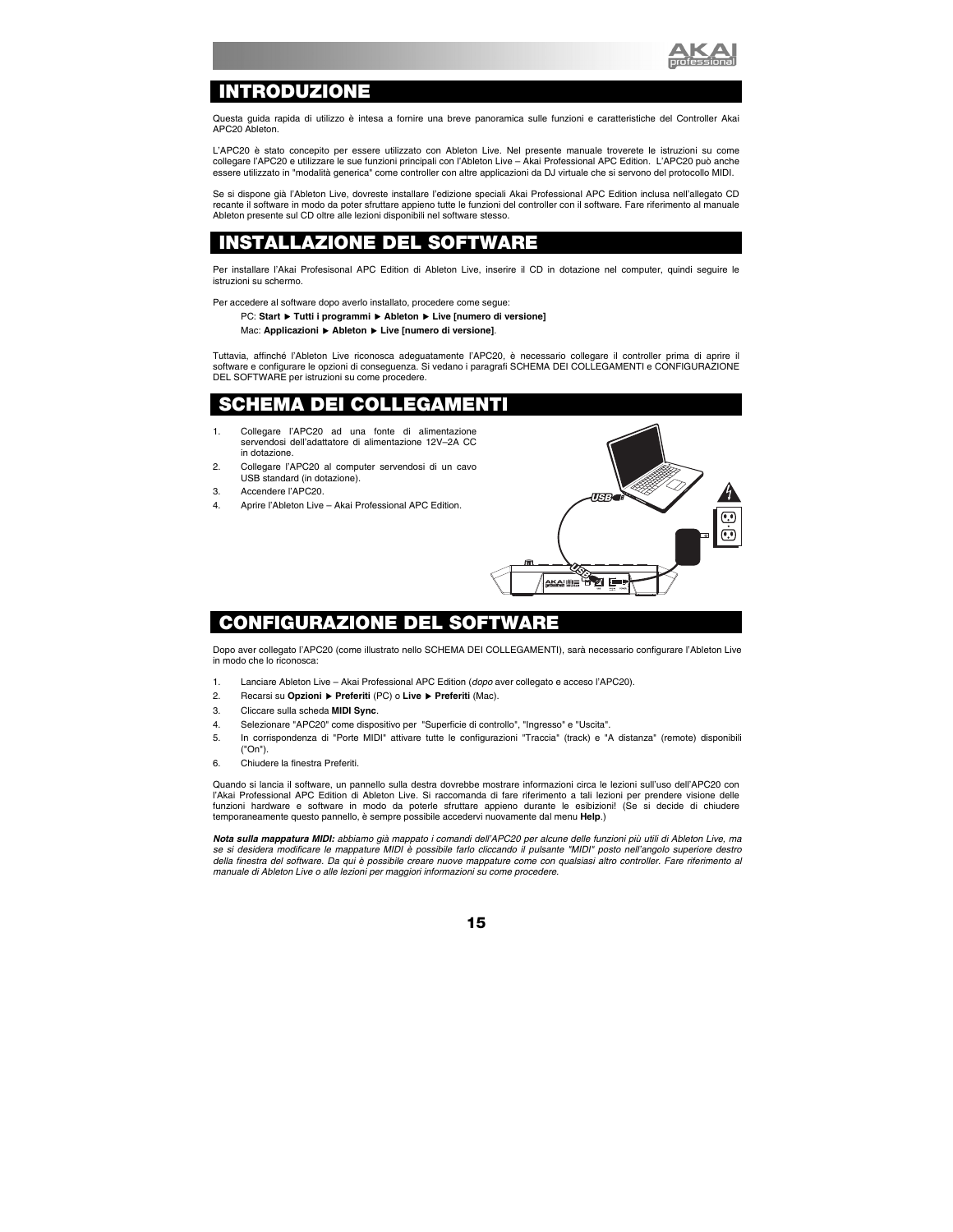

# **PANORAMICA PANNELLO SUPERIORE**

1. **CLIP LAUNCH / SESSION OVERVIEW (LANCIO CLIP / PANORAMICA SESSIONE) –** Quando ci si trova in modalità di visualizzazione lancio clip (quella predefinita), questa tastiera 8x5 serve per lanciare le clip in Ableton Live. Le 8 colonne verticali rappresentano 8 tracce nel software, mentre le 5 righe orizzontali rappresentano 5 slot per clip su ciascuna traccia. In questa visuale, i colori del LED dei pulsanti rappresentano:

**OFF –** Vuoto

**GIALLO –** Clip presente, non in corso di riproduzione

**VERDE –** Clip presente, in corso di riproduzione

**ROSSO –** Clip presente, in via di registrazione

Quando viene tenuto premuto il tasto SHIFT, questa griglia passa su "Panoramica sessione" (Session Overview). In questa modalità di visualizzazione, *ciascun pulsante* rappresenta un'intera griglia 8x5 di slot per clip a livello del software (ossia, ciascun pulsante rappresenta una diversa visuale di lancio clip). La selezione di uno di essi modificherà il Clip Launch View. Questo vi consente di accedere a più delle 5 righe e 8 tracce rappresentate da un solo Clip



Launch View e di utilizzarle. Quando ci si trova in Session Overview, i colori del LED dei pulsanti rappresentano:

**OFF –** Non sono presenti clip in questa griglia 8x5

**GIALLO –** Sono presenti clips nella griglia 8x5 attualmente selezionata

**VERDE –** Sono presenti clips nella griglia 8x5 che contiene slot per clip attualmente riprodotte

**ROSSO –** Sono presenti clips nella griglia 8x5, ma nessuna slot è attualmente riprodotta

*Esempi: se si hanno 16 tracce con 20 clip per ciascuna traccia, il "primo" Clip Launch View rappresenterà le clip 1-5 delle tracce 1-8.* 

*Se si tiene premuto SHIFT e si preme il secondo tasto della prima riga, dopo aver rilasciato la pressione da SHIFT il Clip Launch View illustrerà le clip 1-5 delle tracce 9-16.* 

*Nota bene: nel software, un rettangolo rosso attorno ad una griglia di clip 8x5 rappresenta l'attuale Clip Launch View di APC20. Si può cambiare / spostare il Clip Launch View per servendosi dei comandi dell'APC20 (ad es. in Session Overview).*

*Nota bene: se l'attuale Clip Launch View si trova "tra" due griglie 8x5 nel software, entrambi i pulsanti che rappresentano tali due griglie saranno illuminati.* 

*Se si tiene premuto SHIFT e si preme il secondo tasto della seconda riga, dopo aver rilasciato la pressione da SHIFT il Clip Launch View illustrerà le clip 6-10 delle tracce 1-8.* 

- 2. **SHIFT**  Tenendo premuto questo tasto, è possibile accedere a funzioni extra del controller (stampate in giallo sulla superficie di comando), quali Session Overview o una traccia disponibile nella sezione NAVIGATION / TRACK SELECTION (navigazione / scelta tracce). Si può modificare la modalità dei FADER DI CONTROLLO TRACCE tenendo premuto shift e premendo uno dei tasti RECORD ARM / FADER MODE (arma registrazione / modalità fader).
- 3. **SCENE LAUNCH** Questi pulsanti attivano un'intera fila di clip, chiamate una "scena". Tutte le clip presenti in tale scena verranno attivate, comprese quelle non rappresentate nel Clip Launch View.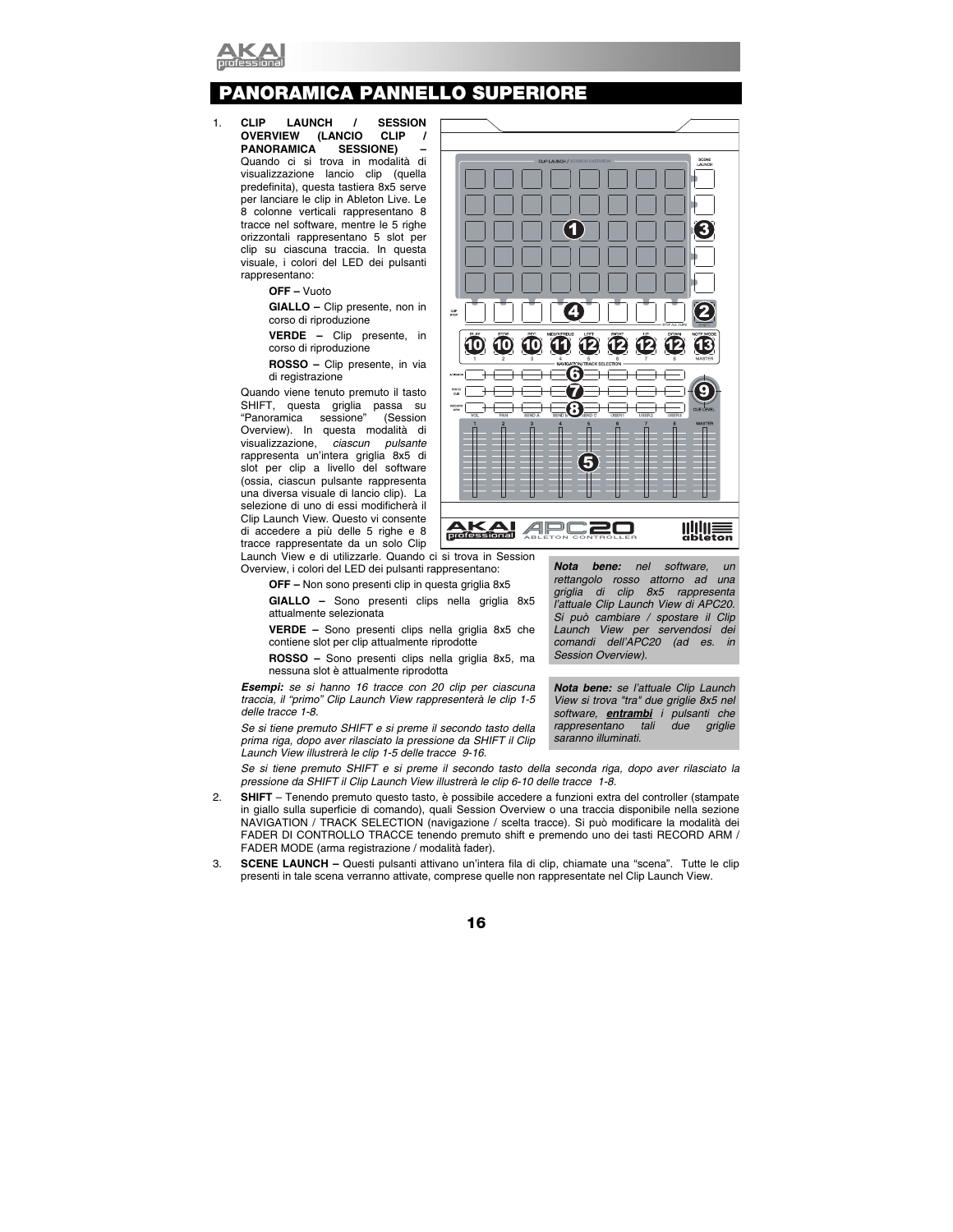

- 4. **CLIP STOP –** Questi tasti interrompono la riproduzione di tutte le clip a livello della traccia corrispondente, incluse quelle non rappresentate in quel Clip Launch View. Tenere premuto il tasto SHIFT e premere un qualsiasi tasto CLIP STOP per fermare tutte le clip in via di riproduzione quando giungono al termine. (In ciò differisce dal tasto STOP, che interrompe immediatamente la riproduzione.)
- 5. **FADER DI CONTROLLO TRACCIA** Questi fader controllano i livelli VOL, PAN, SEND1-3 e USER1- 3 delle 8 tracce correnti e Master. Selezionare ciò che controllano i fader tenendo premuto SHIFT e premendo il corrispondente tasto RECORD ARM / FADER MODE al di sopra di essi.
- 6. **TRACK ACTIVATORS (Dispositivi di attivazione tracce)** Quando sono accesi, la traccia corrispondente è attiva. La pressione di un tasto lo silenzierà (il tasto si spegne). Premerlo nuovamente per attivarlo.
- 7. **SOLO / CUE** Porta in assolo la traccia selezionata, inviandola all'uscita Cue. Premerlo nuovamente per annullare l'assolo.
- 8. **RECORD ARM / FADER MODE (Arma registrazione / modalità fader)** Arma la traccia selezionata per la registrazione. Premerlo nuovamente per disarmarla. Tenere premuto SHIFT e premere uno di questi tasti per selezionare ciò che controllano i FADER DI CONTROLLO TRACCE (ad es. VOL, PAN, SEND1, ecc.).
- 9. **CUE LEVEL (Livello cue)** Controlla il volume inviato all'uscita Cue ed il volume dell'ascolto campione.

### **NAVIGAZIONE / SCELTA TRACCE**

Questi controllano funzioni specifiche in Ableton Live. Quando si tiene premuto SHIFT, la pressione di uno di questi tasti selezionerà una traccia da 1-8 o MASTER.

- 10. **TRANSPORT CONTROLS (Comandi di trasporto)** Questi comandi, PLAY, STOP e REC, rappresentano le stesse funzioni nel software.
- 11. **MIDI OVERDUB –** Accende e spegne la funzione MIDI Overdub.
- 12. **BANK SELECT (Seleziona banco)** Questi pad muovono il cursore / la scelta in Ableton Live di una traccia (sinistra o destra) per volta o di una scena (in alto o in basso) per volta. Tenendo premuto SHIFT al momento di premere questo pad, si sposterà quanto selezionato di 8 tracce (a sinistra o a destra) o di 5 scene (in alto o in basso), cambiando effettivamente il Clip Launch View (si veda il n. 1).

*Nota bene: nel software, un rettangolo rosso attorno ad una griglia 8x5 di clip rappresenta il Clip Launch View corrente dell'APC20. Si può cambiare / spostare il Clip Launch View per servendosi dei comandi dell'APC20 (ad es.* SHIFT + BANK SELECT*).* 

13. **NOTE MODE –** Premere questo tasto per impostare i tasti CLIP LAUNCH / SESSION OVERVIEW (lancia clip / panoramica sessione) in modalità nota. In modalità note, la griglia 8x5 sarà divisa in due parti uguali in cui ciascun tasto rappresenta una nota nel rack batteria di Ableton Live. Spostandosi da sinistra a destra e dal basso in alto nell'ambito della metà sinistra della griglia, i tasti salgono cromaticamente (C1, C#1, D1, D#1, ecc.) da C1 a G2. La metà destra della griglia sale allo stesso modo da G#2 a D#3. (Questo è l'ideale per l'uso con il Drum Rack, ma può anche essere utilizzato per riprodurre linee melodiche con qualsiasi dispositivo MIDI.)

### **PANORAMICA PANNELLO POSTERIORE**

- 1. **ALIMENTAZIONE ON/OFF** Accende o spegne l'APC20 .
- 2. **INGRESSO PER ADATTATORE DI ALIMENTAZIONE CC –** Collegare a questo livello l'adattatore di alimentazione 12V–2A CC in dotazione.



- 3. **PORTA USB –** Inserire un cavo standard USB a livello di questa presa e nella porta USB del computer. Questo collegamento serve a inviare e ricevere dati MIDI da e verso il computer.
- 4. **SICURA PER L'ADATTATORE DI ALIMENTAZIONE** Si può fissare il cavo dell'adattatore a questa sicura per evitare che si scolleghi accidentalmente.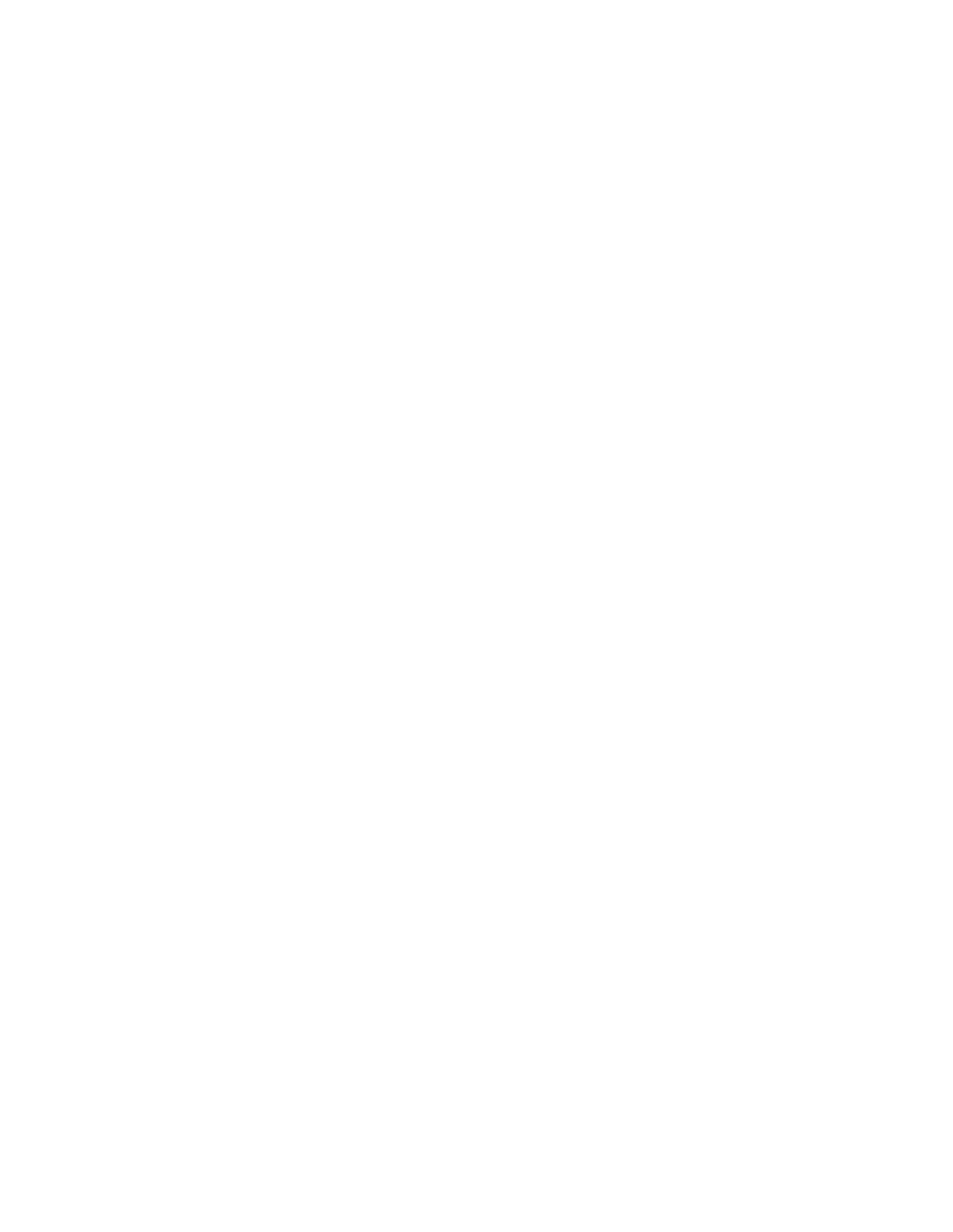### **7-51-0310-A**